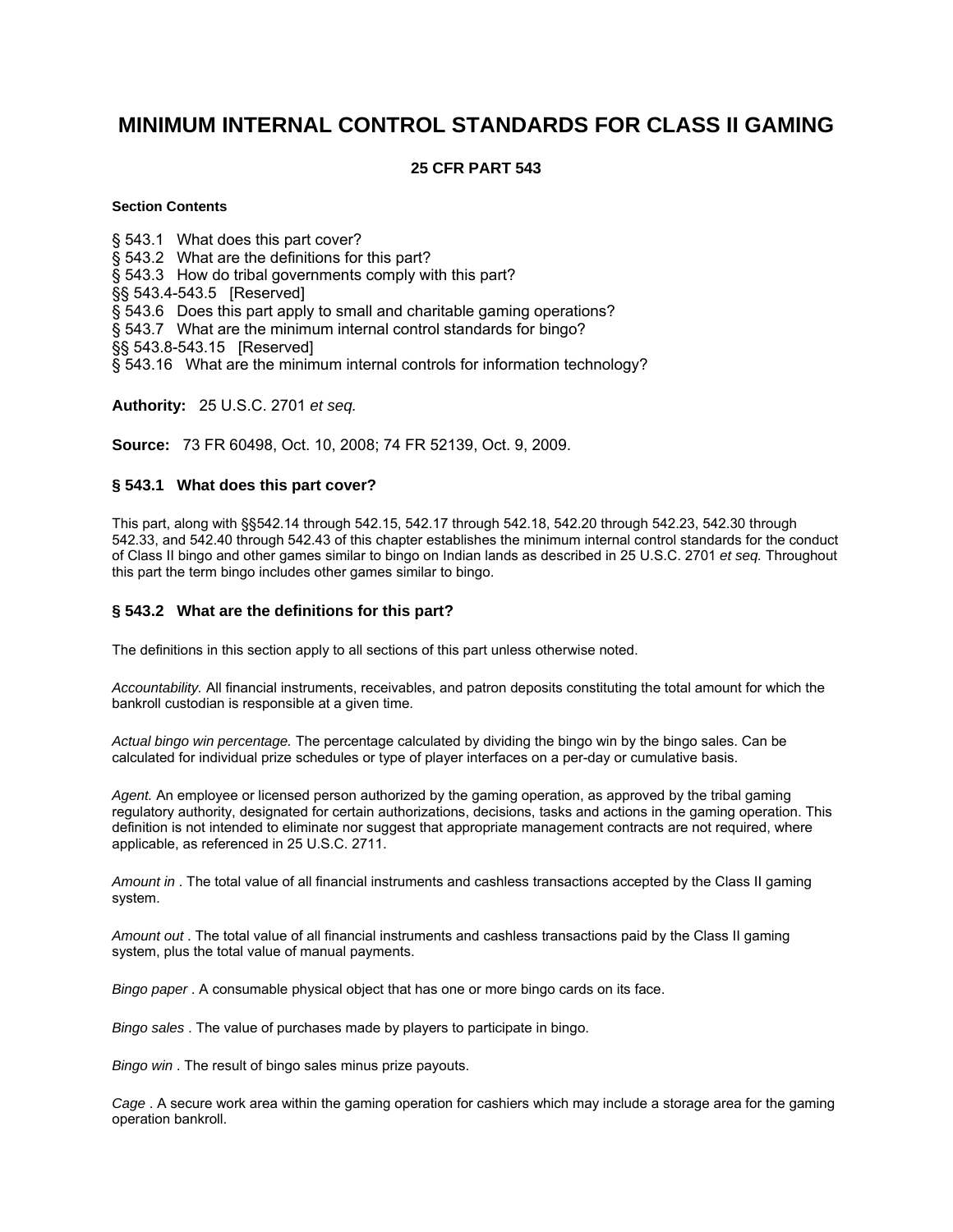*Cash equivalents* . The monetary value that a gaming operation may assign to a document, financial instrument, or anything else of representative value other than cash. A cash equivalent includes, but is not limited to, tokens, chips, coupons, vouchers, payout slips and tickets, and other items to which a gaming operation has assigned an exchange value.

*Cashless system* . A system that performs cashless transactions and maintains records of those cashless transactions.

*Cashless transaction* . A movement of funds electronically from one component to another, often to or from a patron deposit account.

*Class II game* . A game as described in 25 U.S.C. 2703(7)(A).

*Class II Gaming System* . All components, whether or not technologic aids in electronic, computer, mechanical, or other technologic form, that function together to aid the play of one or more Class II games including accounting functions mandated by part 547 of this chapter.

*Commission* . The National Indian Gaming Commission.

*Count* . The act of counting and recording the drop and/or other funds.

*Count room* . A secured room where the count is performed.

*Coupon* . A financial instrument of fixed wagering value, usually paper, that can only be used to acquire non-cashable credits through interaction with a voucher system. This does not include instruments such as printed advertising material that cannot be validated directly by a voucher system.

*Drop* . The total amount of financial instruments removed from financial instrument storage components in Class II gaming systems.

*Drop period* . The period of time that occurs between sequential drops.

*Electronic funds transfer* . A transfer of funds to or from a Class II gaming system through the use of a cashless system, which are transfers from an external financial institution.

*Financial instrument* . Any tangible item of value tendered in Class II game play including but not limited to bills, coins, vouchers, and coupons.

*Financial instrument acceptor* . Any component that accepts financial instruments.

*Financial instrument storage component* . Any component that stores financial instruments.

*Game software* . The operational program or programs that govern the play, display of results, and/or awarding of prizes or credits for Class II games.

*Gaming Equipment* . All electronic, electro-mechanical, mechanical or other physical components utilized in the play of Class II games.

*Independent* . The separation of functions so that the person or process monitoring, reviewing or authorizing the controlled transaction(s) is separate from the persons or process performing the controlled transaction(s).

*Inter-tribal prize pool* . A fund to which multiple tribes contribute from which prizes are paid to winning players at a participating tribal gaming facility and which is administered by one of the participating tribes or a third party, ( *e.g.*  progressive prize pools, shared prize pools, etc.).

*Internal audit* . The audit function of a gaming operation that is independent of the department subject to the audit. Internal audit activities should be conducted in a manner that permits objective evaluation of areas examined.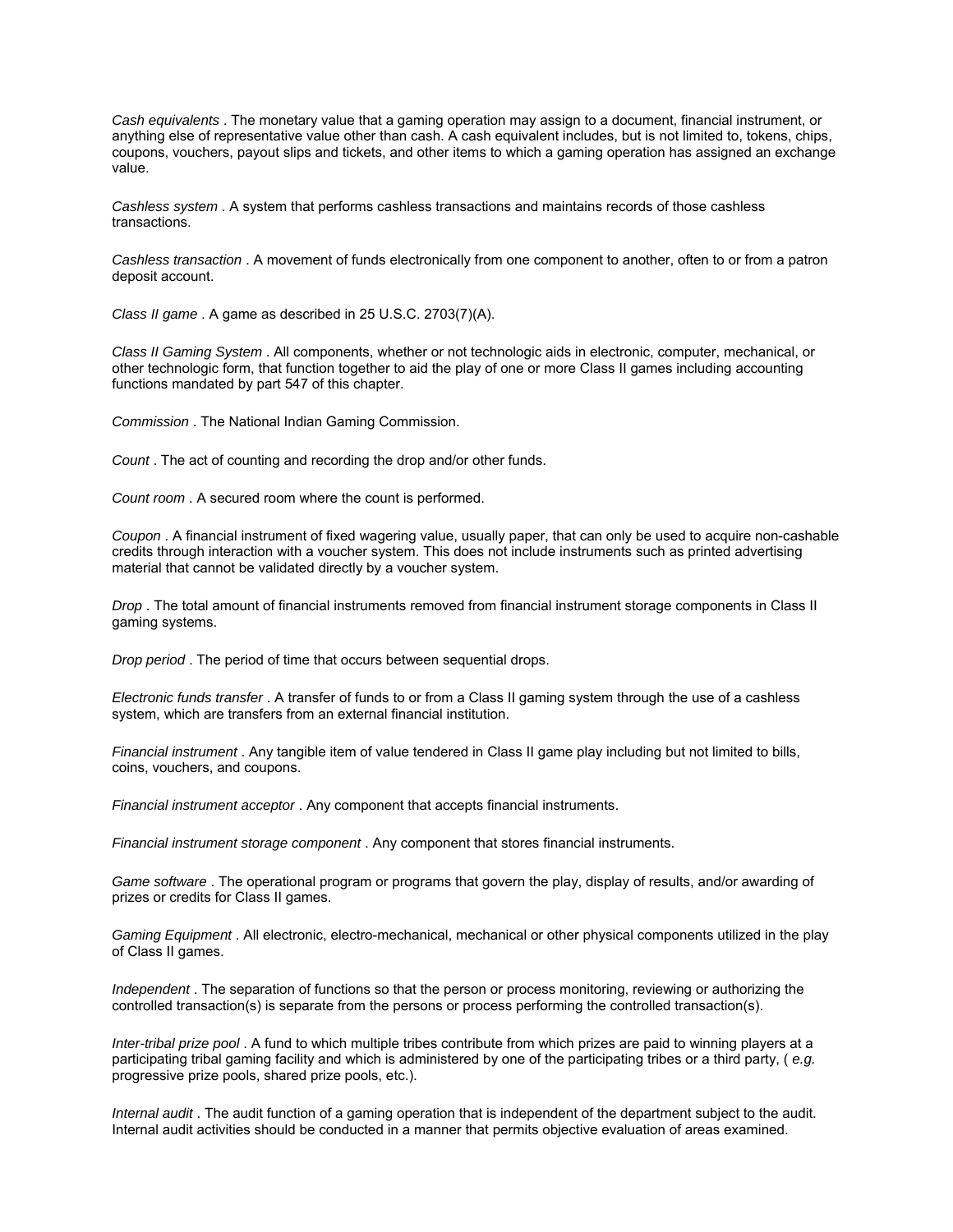*Internal auditor* . The person(s) who perform an independent audit. Independence is obtained through the organizational reporting relationship, as the internal audit department must not report to management of the gaming operation. Internal audit personnel may provide audit coverage to more than one operation within a tribe's gaming operation holdings.

*Kiosk* . A self serve point of sale or other component capable of accepting or dispensing financial instruments and may also be capable of initiating cashless transactions of values to or from a patron deposit account or promotional account.

*Manual payout* . The payment to a player of some or all of a player's accumulated credits ( *e.g.* short pays, cancelled credits, etc.) or an amount owed as a result of a winning event by an agent of the gaming operation.

*MICS* . Minimum internal control standards in this part.

*Non-cashable credit* . Credits given by an operator to a patron; placed on a Class II gaming system through a coupon, cashless transaction, or other approved means; and capable of activating play but not being converted to cash.

*Patron deposit account* . An account maintained on behalf of a patron, for the purpose of depositing and withdrawing cashable funds for the primary purpose of interacting with a gaming activity.

*Patron deposits* . The funds placed with a designated cashier by patrons for the patrons' use at a future time.

**PIN** . A personal identification number.

*Player interface* . Any component(s) of a Class II gaming system, including an electronic or technological aid (not limited to terminals, player stations, handhelds, fixed units, etc.) that directly enable(s) player interaction in a Class II game.

*Player tracking system* . A system typically used by a gaming operation to record the amount of play of an individual patron.

*Prize payout* . A transaction associated with a winning event.

*Prize schedule* . A set of prizes available to players for achieving pre-designated patterns in Class II game(s).

*Progressive prize* . A prize that increases by a selectable or predefined amount based on play of a Class II game.

*Promotional account* . A file, record, or other data structure that records transactions involving a patron or patrons that are not otherwise recorded in a patron deposit account.

*Promotional prize payout* . Merchandise or awards given to players by the gaming operation which is based on gaming activity.

*Random number generator (RNG)* . A software module, hardware component or combination of these designed to produce outputs that are effectively random.

*Server* . A computer which controls one or more applications or environments.

*Shift* . An eight-hour period, unless otherwise approved by the tribal gaming regulatory authority, not to exceed 24 hours.

*Short pay* . The payment of the unpaid balance of an incomplete payout by a player interface.

*Tier A* . Gaming operations with annual gross gaming revenues of more than \$1 million but not more than \$5 million.

*Tier B* . Gaming operations with annual gross gaming revenues of more than \$5 million but not more than \$15 million.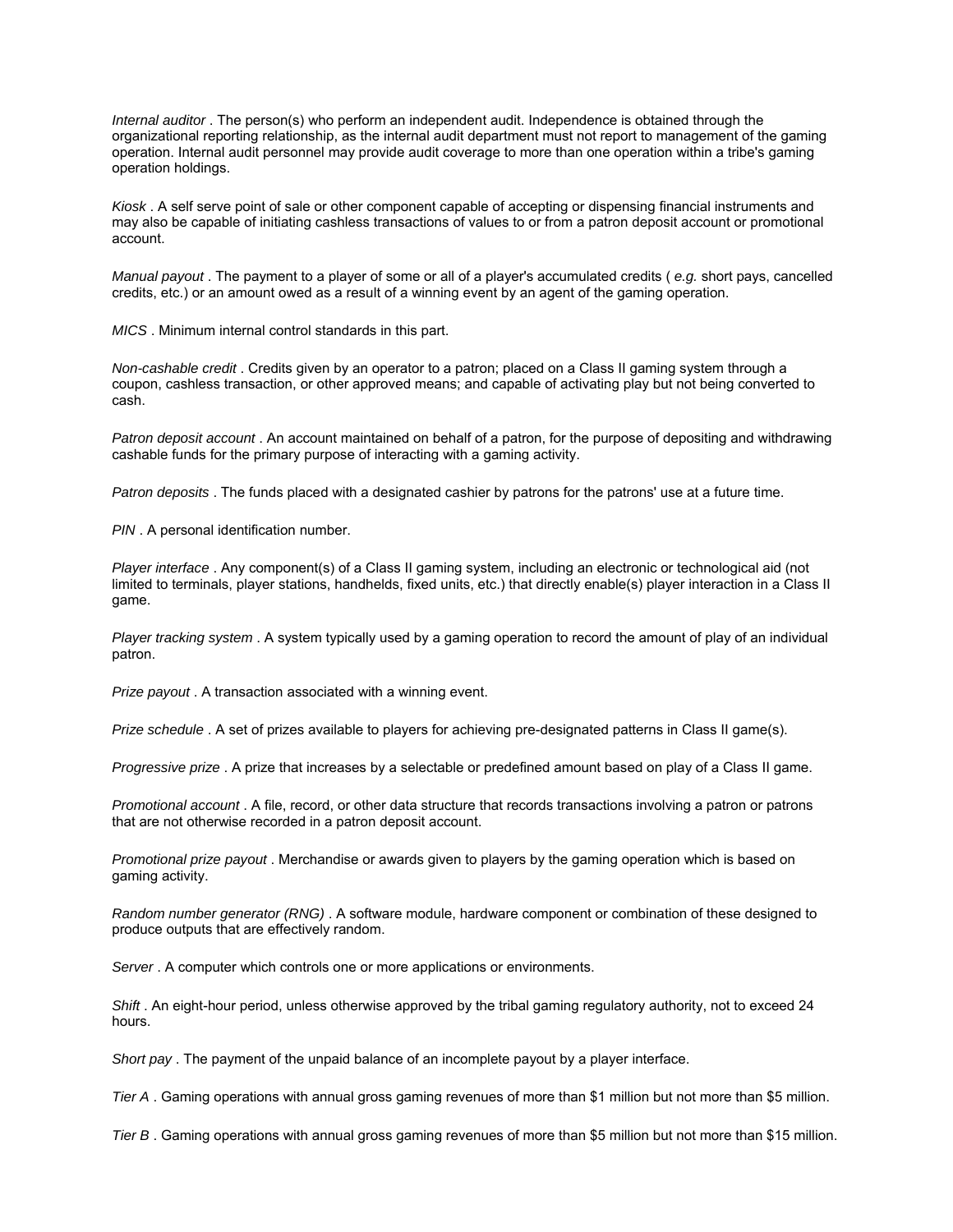*Tier C* . Gaming operations with annual gross gaming revenues of more than \$15 million.

*Tribal Gaming Regulatory Authority* . The entity authorized by tribal law to regulate gaming conducted pursuant to the Indian Gaming Regulatory Act.

*Voucher* . A financial instrument of fixed value that can only be used to acquire an equivalent value of cashable credits or cash through interaction with a voucher system.

*Voucher System* . A component of the Class II gaming system or an external system that securely maintains records of vouchers and coupons; validates payment of vouchers and coupons; records successful or failed payments of vouchers and coupons; and controls the purging of expired vouchers and coupons.

#### **§ 543.3 How do tribal governments comply with this part?**

(a) Compliance based upon tier. [Reserved]

(b) Determination of tier. [Reserved]

(c) Tribal internal control standards. Within six months of October 10, 2008, each tribal gaming regulatory authority must, in accordance with the tribal gaming ordinance, establish or ensure that tribal internal control standards are established and implemented that must:

(1) Provide a level of control that equals or exceeds those set forth in this part; and

(2) Contain standards to identify, detect and deter money laundering in furtherance of a criminal enterprise, terrorism, tax evasion or other unlawful activity. The standards should be designed to facilitate the keeping of records and the filing of reports with the appropriate federal regulatory and law enforcement authorities.

(3) Establish a deadline, no later than October 13, 2010, by which a gaming operation must come into compliance with the tribal internal control standards. However, the tribal gaming regulatory authority may extend the deadline by six months if written notice citing justification is provided to the Commission no later than two weeks before the deadline.

(d) Gaming operations. Each gaming operation must develop and implement an internal control system that, at a minimum, complies with the tribal internal control standards.

(1) Existing gaming operations. All gaming operations that are operating on or before November 10, 2008, must comply with this part within the time requirements established in paragraph (c) of this section. In the interim, such operations must continue to comply with existing tribal internal control standards.

(2) New gaming operations. All gaming operations that commence operations after April 10, 2009, must comply with this part before commencement of operations.

(e) Submission to Commission. Tribal regulations promulgated pursuant to this part are not required to be submitted to the Commission pursuant to Sec. 522.3(b) of this chapter.

(f) CPA testing. (1) An independent certified public accountant (CPA) must be engaged to perform "Agreed-Upon Procedures" to verify that the gaming operation is in compliance with the minimum internal control standards (MICS) set forth in this part or a tribally approved variance thereto that has received Commission concurrence. The CPA must report each event and procedure discovered by or brought to the CPA's attention that the CPA believes does not satisfy the minimum standards or tribally approved variance that has received Commission concurrence. The "Agreed-Upon Procedures" may be performed in conjunction with the annual audit. The tribe must submit two copies of the report to the Commission within 120 days of the gaming operation's fiscal year end. In performing the compliance audit, the CPA must use the Statements on Standards for Attestation Engagements No. 10 at Sections 101 ("Attest Engagements") and 201 ("Agreed-Upon Procedures Engagements") (collectively "SSAE's"), July 12, 2007, American Institute of Certified Public Accountants Inc, (AICPA). SSAE No. 10 at Sections 101 and 201 are incorporated by reference into this section with the approval of the Director of the Federal Register under 5 U.S.C. 552(a) and 1 CFR part 51. To enforce any edition other than that specified in this section, the Commission must publish notice of change in theFederal Registerand the material must be available to the public. You may obtain a copy from the American Institute of Certified Public Accountants, 220 Leigh Farm Rd., Durham, NC 27707, 1–888–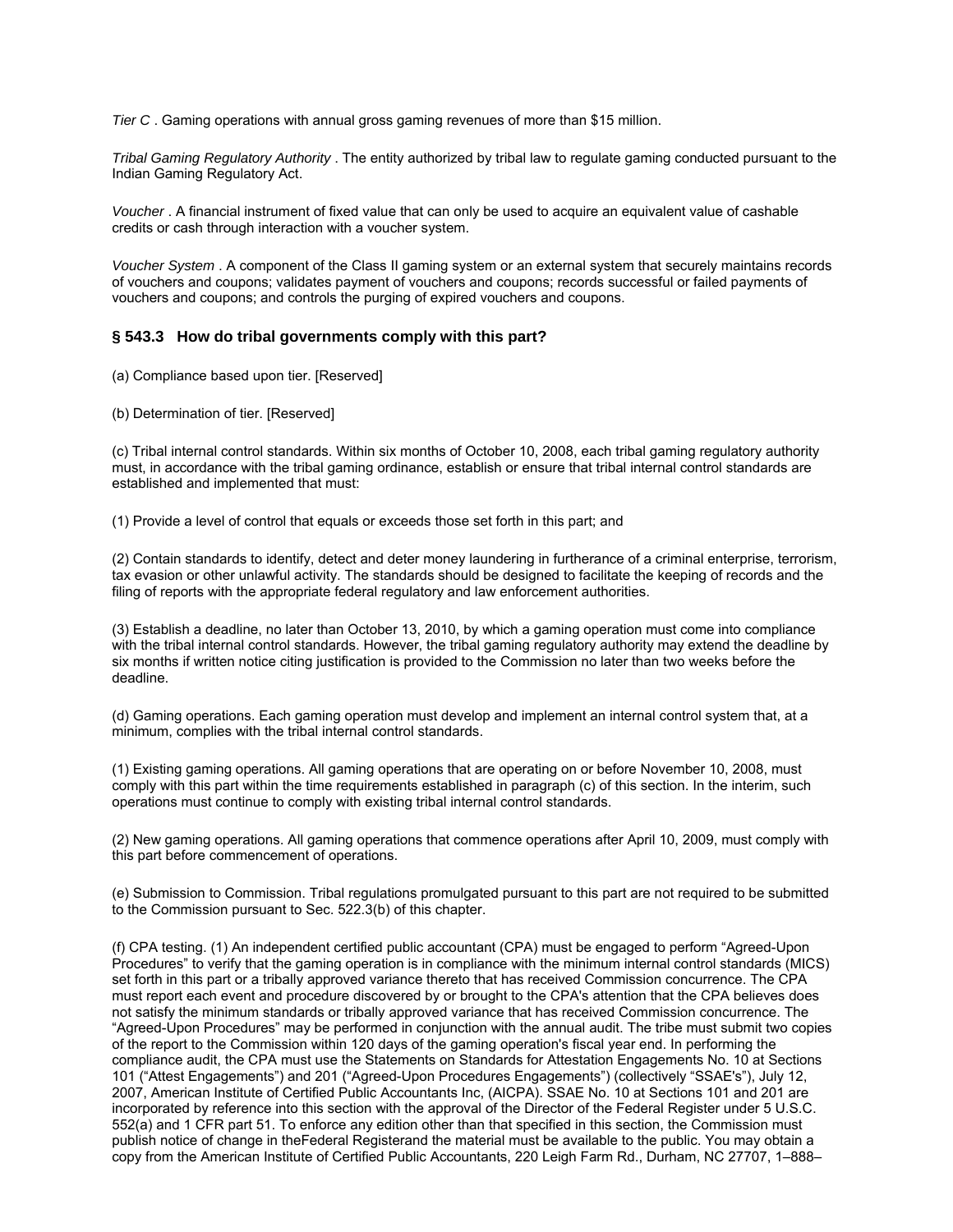777–7077, at *http://www.aicpa.org* . You may inspect a copy at the National Indian Gaming Commission, 1441 L Street, NW., Suite 9100, Washington, DC 20005, 202–632–7003. All approved material is available for inspection at the National Archives and Records Administration (NARA). For information on the availability of this material at NARA, call 202–741–6030 or go to

*http://www.archives.gov/federal\_register/code\_of\_federal\_regulations/ibr\_locations.html* . The CPA must perform the "Agreed-Upon Procedures" in accordance with the following:

(i) As a prerequisite to the evaluation of the gaming operation's internal control systems, it is recommended that the CPA obtain and review an organization chart depicting segregation of functions and responsibilities, a description of the duties and responsibilities of each position shown on the organization chart, and an accurate, detailed narrative description of the gaming operation's procedures in effect that demonstrate compliance.

(ii) Complete the CPA NIGC MICS Compliance checklists or other comparable testing procedures. The checklists should measure compliance on a sampling basis by performing inspections, observations and substantive testing. The CPA must complete separate checklists for bingo and information technology. All questions on each applicable checklist should be completed. Work-paper references are suggested for all "no" responses for the results obtained during testing (unless a note in the "W/P Ref" can explain the exception).

(iii) The CPA must perform, at a minimum, the following procedures in conjunction with the completion of the checklists:

(A) At least one unannounced observation of each of the following: financial instrument acceptor drop and count. For purposes of these procedures, "unannounced" means that no officers, directors, or employees are given advance information regarding the dates or times of such observations. The independent accountant should make arrangements with the gaming operation and tribal gaming regulatory authority to ensure proper identification of the CPA's personnel and to provide for their prompt access to the count rooms. The checklists should provide for drop and count observations. The count room should not be entered until the count is in process and the CPA should not leave the room until the monies have been counted and verified to the count sheet by the CPA and accepted into accountability.

(B) Observations of the gaming operation's agents as they perform their duties.

(C) Interviews with the gaming operation's agents who perform the relevant procedures.

(D) Compliance testing of various documents relevant to the procedures. The scope of such testing should be indicated on the checklist where applicable.

(E) For new gaming operations that have been in operation for three months or less at the end of their business year, performance of this regulation, this section, is not required for the partial period.

(2) Alternatively, at the discretion of the tribe, the tribe may engage an independent CPA to perform the testing, observations and procedures reflected in paragraphs  $(f)(1)(i)$ ,  $(ii)$ , and  $(iii)$  of this section utilizing the tribal internal control standards adopted by the tribal gaming regulatory authority or tribally approved variance that has received Commission concurrence. Accordingly, the CPA will verify compliance by the gaming operation with the tribal internal control standards. Should the tribe elect this alternative, as a prerequisite, the CPA will perform the following:

(i) The CPA must compare the tribal internal control standards to the MICS to ascertain whether the criteria set forth in the MICS or Commission approved variances are adequately addressed.

(ii) The CPA may utilize personnel of the tribal gaming regulatory authority to cross-reference the tribal internal control standards to the MICS, provided the CPA performs a review of the tribal gaming regulatory authority personnel's work and assumes complete responsibility for the proper completion of the work product.

(iii) The CPA must report each procedure discovered by or brought to the CPA's attention that the CPA believes does not satisfy paragraph (f)(2)(i) of this section.

(3) Reliance on Internal Auditors. (i) The CPA may rely on the work of an internal auditor, to the extent allowed by the professional standards, for the performance of the recommended procedures specified in paragraphs (f)(1)(iii)(B), (C), and (D) of this section, and for the completion of the checklists as they relate to the procedures covered therein.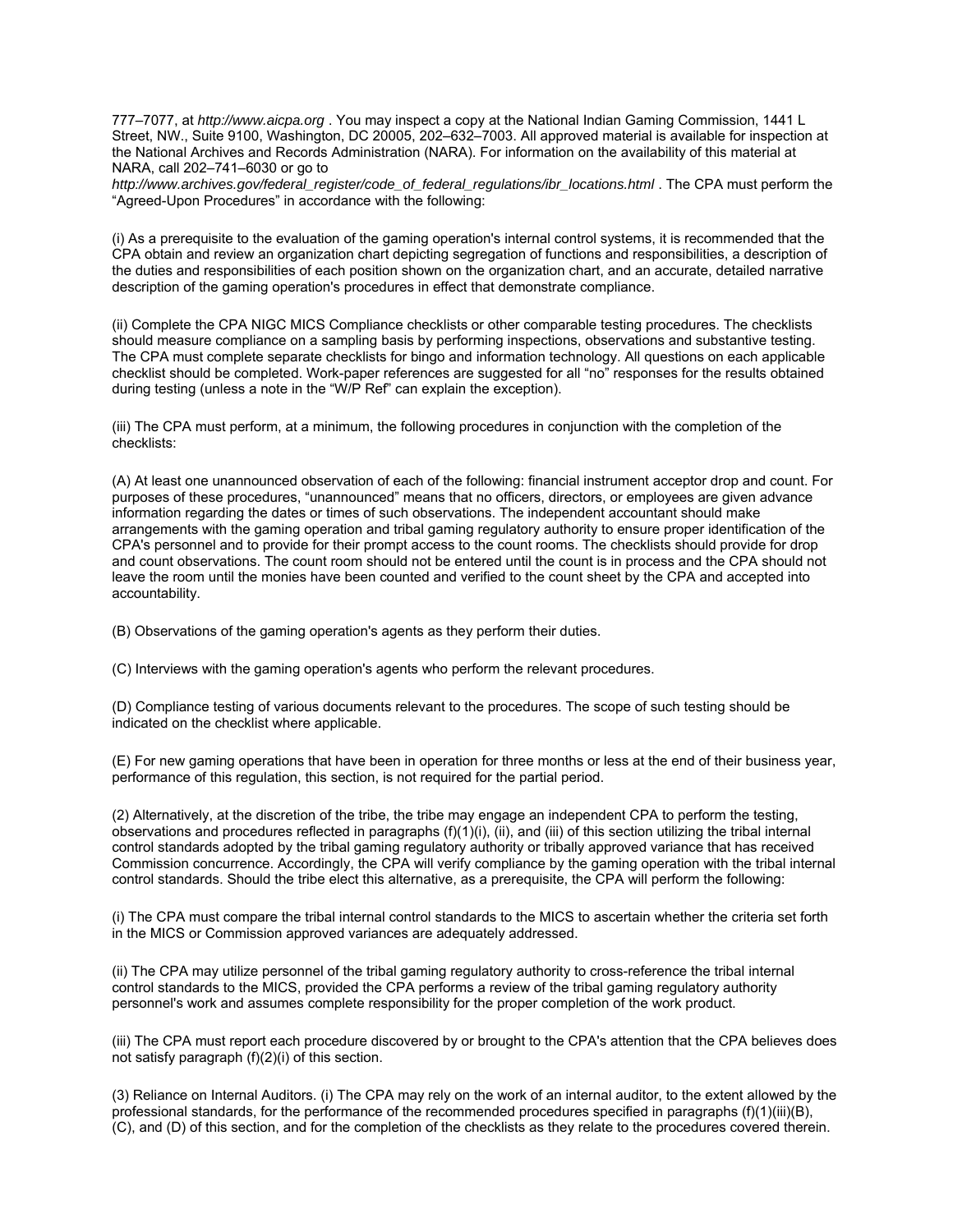(ii) Agreed-upon procedures are to be performed by the CPA to determine that the internal audit procedures performed for a past 12-month period (includes two six month periods) encompassing a portion or all of the most recent business year has been properly completed. The CPA will apply the following agreed-upon procedures to the gaming operation's written assertion:

(A) Obtain internal audit department work-papers completed for a 12-month period (includes two six month periods) encompassing a portion or all of the most recent business year and determine whether the CPA NIGC MICS Compliance Checklists or other comparable testing procedures were included in the internal audit work-papers and all steps described in the checklists were initialed or signed by an internal audit representative.

(B) For the internal audit work-papers obtained in paragraph (f)(3)(ii)(A) of this section, on a sample basis, re-perform the procedures included in CPA NIGC MICS Compliance Checklists or other comparable testing procedures prepared by internal audit and determine if all instances of noncompliance noted in the sample were documented as such by internal audit. The CPA NIGC MICS Compliance Checklists or other comparable testing procedures for the applicable Drop and Count procedures are not included in the sample re-performance of procedures because the CPA is required to perform the drop and count observations as required under paragraph  $(f)(1)(iii)(A)$  of this section of the agreed-upon procedures. The CPA's sample should comprise a minimum of three percent of the procedures required in each CPA NIGC MICS Compliance Checklist or other comparable testing procedures for the bingo department and five percent for the other departments completed by internal audit in compliance with the internal audit MICS. The re-performance of procedures is performed as follows:

( *1* ) For inquiries, the CPA should either speak with the same individual or an individual of the same job position as the internal auditor did for the procedure indicated in the CPA checklist.

( *2* ) For observations, the CPA should observe the same process as the internal auditor did for the procedure as indicated in their checklist.

( *3* ) For document testing, the CPA should look at the same original document as tested by the internal auditor for the procedure as indicated in their checklist. The CPA need only retest the minimum sample size required in the checklist.

(C) The CPA is to investigate and document any differences between their re-performance results and the internal audit results.

(D) Documentation must be maintained for five years by the CPA indicating the procedures re-performed along with the results.

(E) When performing the procedures for paragraph (f)(3)(ii)(B) of this section in subsequent years, the CPA must select a different sample so that the CPA will re-perform substantially all of the procedures after several years.

(F) Additional procedures performed at the request of the Commission, the tribal gaming regulatory authority or management should be included in the Agreed-Upon Procedures report transmitted to the Commission.

(4) Report Format. The NIGC has concluded that the performance of these procedures is an attestation engagement in which the CPA applies such Agreed-Upon Procedures to the gaming operation's assertion that it is in compliance with the MICS and, if applicable under paragraph (f)(2) of this section, the tribal internal control standards and approved variances, provide a level of control that equals or exceeds that of the MICS. Accordingly, the Statements on Standards for Attestation Engagements (SSAE's), specifically SSAE 10, at Sections 101 and 201 are applicable. SSAE 10 provides current, pertinent guidance regarding agreed-upon procedure engagements, and the sample report formats included within those standards should be used, as appropriate, in the preparation of the CPA's agreed-upon procedures report. If future revisions are made to this standard or new SSAE's are adopted that are applicable to this type of engagement, the CPA is to comply with any revised professional standards in issuing their agreed upon procedures report. The Commission will provide an example report and letter formats upon request that may be used and contain all of the information discussed below. The report must describe all instances of procedural noncompliance (regardless of materiality) with the MICS or approved variations, and all instances where the tribal gaming regulatory authority's regulations do not comply with the MICS. When describing the agreed-upon procedures performed, the CPA should also indicate whether procedures performed by other individuals were utilized to substitute for the procedures required to be performed by the CPA. For each instance of noncompliance noted in the CPA's agreed-upon procedures report, the following information must be included: The citation of the applicable MICS for which the instance of noncompliance was noted; a narrative description of the noncompliance, including the number of exceptions and sample size tested.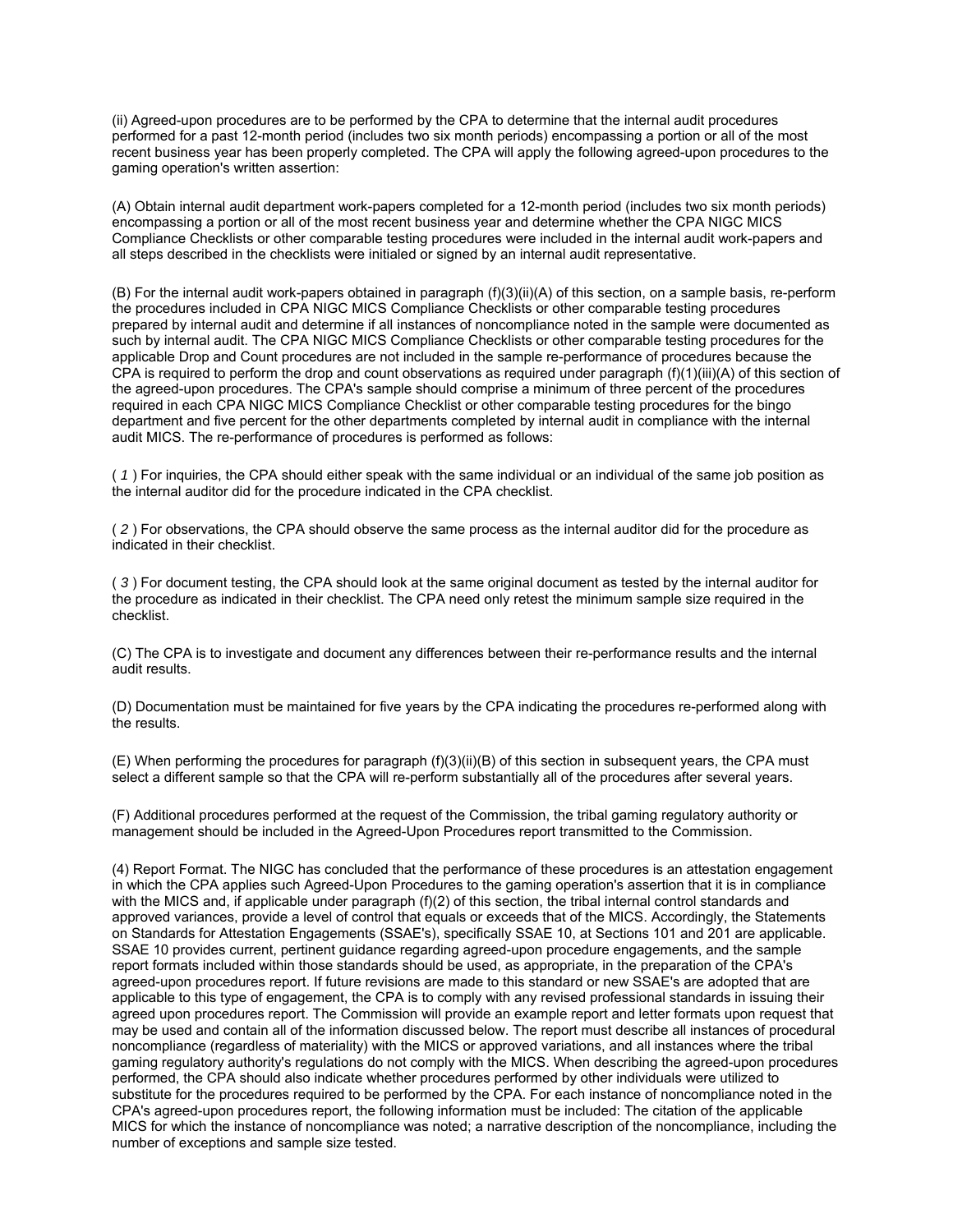(5) Report Submission Requirements. (i) The CPA must prepare a report of the findings for the tribe and management. The tribe must submit two copies of the report to the Commission no later than 120 days after the gaming operation's business year end. This report should be provided in addition to any other reports required to be submitted to the Commission.

(ii) The CPA should maintain the work-papers supporting the report for a minimum of five years. Digital storage is acceptable. The Commission may request access to these work-papers, through the tribe.

(6) CPA NIGC MICS Compliance Checklists. In connection with the CPA testing pursuant to this section and as referenced therein, the Commission will provide CPA MICS Compliance Checklists upon request.

(g) Enforcement of Commission Minimum Internal Control Standards.

(1) Each tribal gaming regulatory authority is required to establish and implement internal control standards pursuant to paragraph (c) of this section. Each gaming operation is then required, pursuant to paragraph (d) of this section, to develop and implement an internal control system that complies with the tribal internal control standards. Failure to do so may subject the tribal operator of the gaming operation, or the management contractor, to penalties under 25 U.S.C. 2713.

(2) Recognizing that tribes are the primary regulator of their gaming operation(s), enforcement action by the Commission will not be initiated under this part without first informing the tribe and tribal gaming regulatory authority of deficiencies in the internal controls of its gaming operation and allowing a reasonable period of time to address such deficiencies. Such prior notice and opportunity for corrective action is not required where the threat to the integrity of the gaming operation is immediate and severe.

## **§§ 543.4-543.5 [Reserved]**

## **§ 543.6 Does this part apply to small and charitable gaming operations?**

- (a) Small gaming operations. This part does not apply to small gaming operations provided that:
- (1) The tribal gaming regulatory authority permits the operation to be exempt from this part;
- (2) The annual gross gaming revenue of the operation does not exceed \$2 million; and
- (3) The tribal gaming regulatory authority develops and the operation complies with alternate procedures that:
- (i) Protect the integrity of games offered;
- (ii) Safeguard the assets used in connection with the operation; and
- (iii) Create, prepare and maintain records in accordance with Generally Accepted Accounting Principles.
- (b) Charitable gaming operations. This part does not apply to charitable gaming operations provided that:
- (1) All proceeds are for the benefit of a charitable organization;
- (2) The tribal gaming regulatory authority permits the charitable organization to be exempt from this part;
- (3) The charitable gaming operation is operated wholly by the charitable organization's agents;
- (4) The annual gross gaming revenue of the charitable operation does not exceed \$2 million; and

(5) The tribal gaming regulatory authority develops and the charitable gaming operation complies with alternate procedures that:

(i) Protect the integrity of the games offered;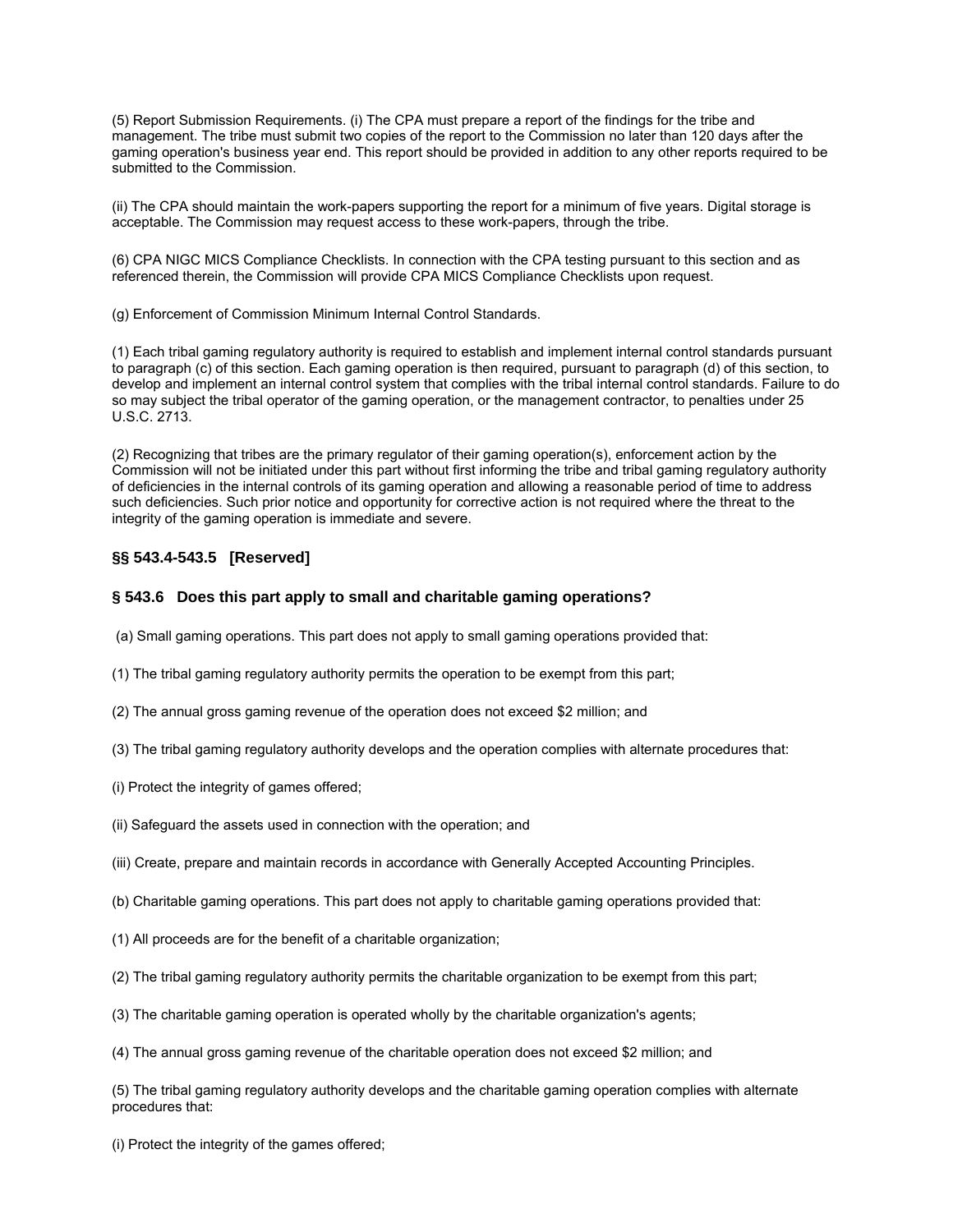(ii) Safeguard the assets used in connection with the gaming operation; and

(iii) Create, prepare and maintain records in accordance with Generally Accepted Accounting Principles. For more information please see *www.fasb.gov* or *www.fasb.org* .

(c) Independent operators. Nothing in this section exempts gaming operations conducted by independent operators for the benefit of a charitable organization.

## **§ 543.7 What are the minimum internal control standards for bingo?**

(a) Bingo Cards—(1) Inventory of bingo paper. (i) The bingo paper inventory must be controlled so as to assure the integrity of the bingo paper being used as follows:

(A) When received, bingo paper must be inventoried and secured by an authorized agent(s) independent of bingo sales;

(B) The issue of bingo paper to the cashiers must be documented and signed for by the authorized agent(s) responsible for inventory control and a cashier. The bingo control log must include the series number of the bingo paper;

(C) The bingo control log must be utilized by the gaming operation to verify the integrity of the bingo paper being used; and

(D) Once each month, an authorized agent(s) independent of both bingo paper sales and bingo paper inventory control must verify the accuracy of the ending balance in the bingo control log by reconciling it with the bingo paper inventory.

(ii) Paragraph (a)(1) of this section does not apply where no physical inventory is applicable.

(2) Bingo sales. (i) There must be an accurate accounting of all bingo sales.

(ii) All bingo sales records must include the following information:

(A) Date;

(B) Time;

(C) Shift or session;

(D) Sales transaction identifiers, which may be the unique card identifier(s) sold or when electronic bingo card faces are sold, the unique identifiers of the card faces sold;

(E) Quantity of bingo cards sold;

(F) Dollar amount of bingo sales;

(G) Signature, initials, or identification of the agent or device who conducted the bingo sales; and

(H) When bingo sales are recorded manually, total sales are verified by an authorized agent independent of the bingo sales being verified and the signature, initials, or identification of the authorized agent who verified the bingo sales is recorded.

(iii) No person shall have unrestricted access to modify bingo sales records.

(iv) An authorized agent independent of the seller must perform the following standards for each seller at the end of each session:

(A) Reconcile the documented total dollar amount of cards sold to the documented quantity of cards sold;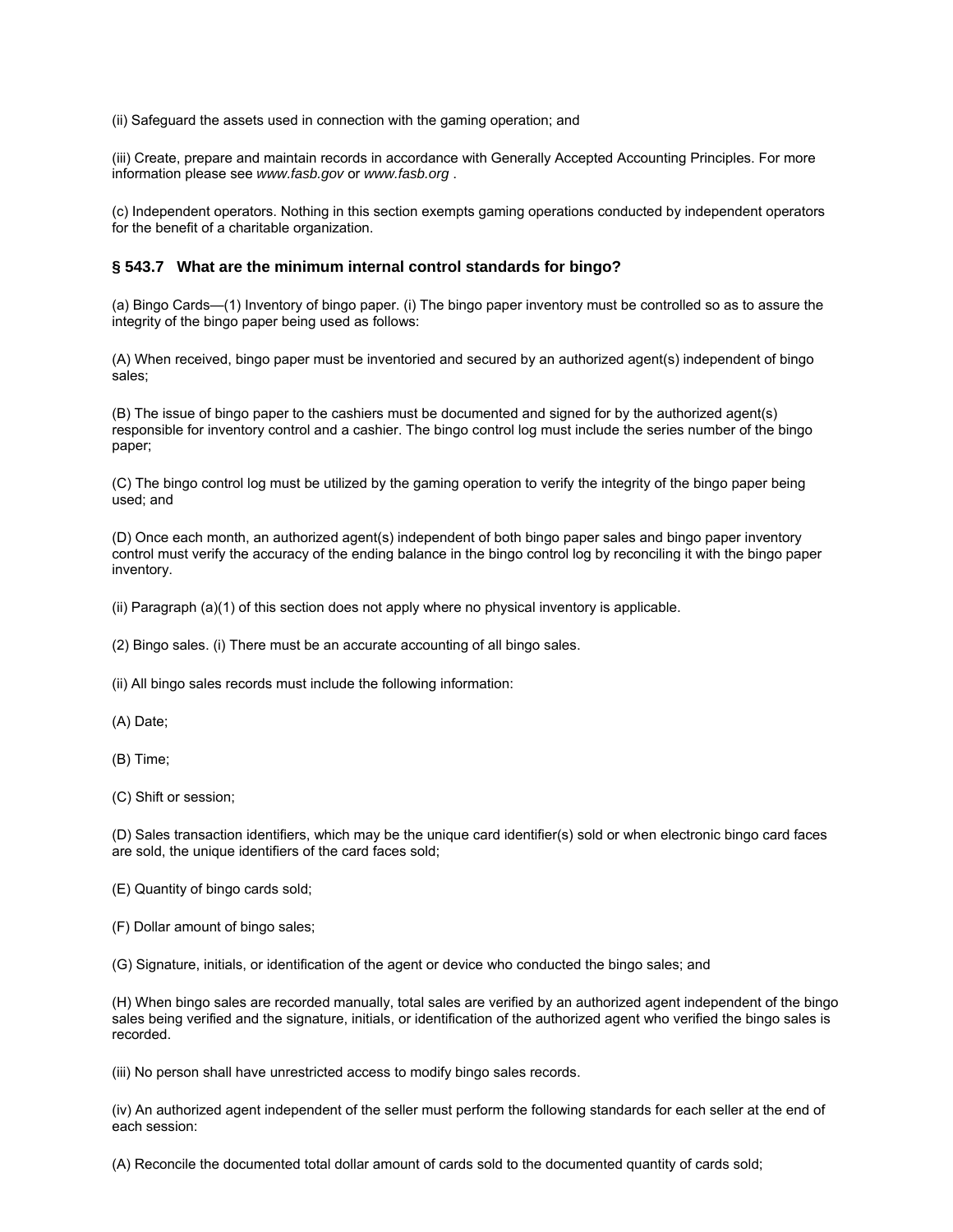(B) Note any variances; and

(C) Appropriately investigate any noted variances with the results of the follow-up documented.

(3) Voiding bingo cards. (i) Procedures must be established and implemented to prevent the voiding of card sales after the start of the calling of the game for which the bingo card was sold. Cards may not be voided after the start of a game for which the card was sold.

(ii) When a bingo card must be voided the following controls must apply as relevant:

(A) A non-electronic bingo card must be marked void; and

(B) The authorization of the void, by an authorized agent independent of the original sale transaction (supervisor recommended), must be recorded either by signature on the bingo card or by electronically associating the void authorization to the sale transaction of the voided bingo card.

(4) Reissue of previously sold bingo cards. When one or more previously sold bingo cards need to be reissued, the following controls must apply: the original sale of the bingo cards must be verified; and the reissue of the bingo cards must be documented, including the identity of the agent authorizing reissuance.

(b) Draw—(1) Verification and display. (i) Procedures must be established and implemented to ensure the identity of each object drawn is accurately recorded and transmitted to the participants. The procedures must identify the method used to ensure the identity of each object drawn.

(ii) For all games offering a prize payout of \$1,200 or more, as the objects are drawn, the identity of the objects must be immediately recorded and maintained for a minimum of 24 hours.

(iii) Controls must be present to assure that all objects eligible for the draw are available to be drawn prior to the next draw.

(c) Manual Payouts and Short Pays. (1) Procedures must be established and implemented to prevent unauthorized access or fraudulent transactions using manual payout documents, including:

(i) Payout documents must be controlled and completed in a manner that is intended to prevent a custodian of funds from altering the dollar amount on all parts of the payout document subsequent to the manual payout and misappropriating the funds.

(ii) Payout documents must be controlled and completed in a manner that deters any one individual from initiating and producing a fraudulent payout document, obtaining the funds, forging signatures on the payout document, routing all parts of the document, and misappropriating the funds. Recommended procedures of this standard include but are not limited to the following:

(A) Funds are issued either to a second verifier of the manual payout ( *i.e.* , someone other than the agents who generated/requested the payout) or to two agents concurrently ( *i.e.* , the generator/requestor of the document and the verifier of the manual payout). Both witness the manual payout; or

(B) The routing of one part of the completed document is under the physical control ( *e.g.* , dropped in a locked box) of an agent other than the agent that obtained/issued the funds and the agent that obtained/issued the funds must not be able to place the document in the locked box.

(iii) Segregation of responsibilities. The functions of sales and prize payout verification must be segregated, if performed manually. Agents who sell bingo cards on the floor must not verify bingo cards for prize payouts with bingo cards in their possession of the same type as the bingo card being verified for the game. Floor clerks who sell bingo cards on the floor are permitted to announce the identifiers of winning bingo cards.

(iv) Validation. Procedures must be established and implemented to determine the validity of the claim prior to the payment of a prize ( *i.e.* , bingo card was sold for the game played, not voided, etc.) by at least two persons.

(v) Verification. Procedures must be established and implemented to ensure that at least two persons verify the winning pattern has been achieved on the winning card prior to the payment of a prize.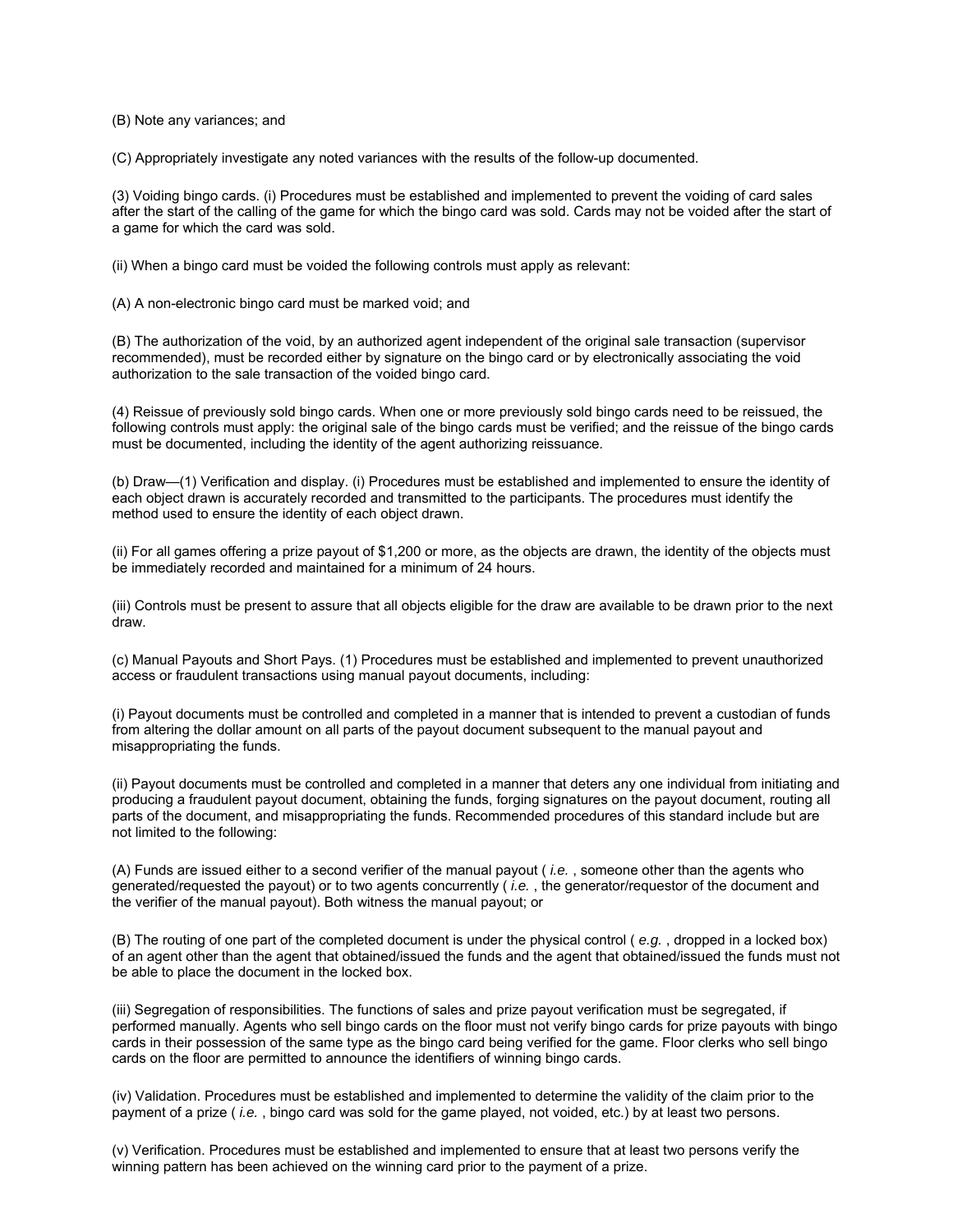(vi) Authorization and signatures. (A) A Class II gaming system may substitute as one authorization/signature verifying, validating or authorizing a winning card of less than \$1,200 or other manual payout. Where a Class II gaming system substitutes as an authorization/signature, the manual payout is subject to the limitations provided in this section.

(B) For manual prize payouts of \$1,200 or more and less than a predetermined amount not to exceed \$50,000, at least two agents must authorize, sign and witness the manual prize payout.

( *1* ) Manual prize payouts over a predetermined amount not to exceed \$50,000 must require one of the two signatures and verifications to be a supervisory or management employee independent of the operation of bingo.

( *2* ) This predetermined amount, not to exceed \$50,000, must be authorized by management, approved by the tribal gaming regulatory authority, documented, and maintained.

(2) Documentation, including:

(i) Manual payouts and short-pays exceeding \$10 must be documented on a two-part form, of which a restricted system record can be considered one part of the form, and documentation must include the following information:

(A) Date and time;

(B) Player interface identifier or game identifier;

(C) Dollar amount paid (both alpha and numeric) or description of personal property awarded, including fair market value. Alpha is optional if another unalterable method is used for evidencing the amount paid;

(D) Type of manual payout ( *e.g.* , prize payout, external bonus payout, short pay, etc.);

(E) Game outcome ( *e.g.* , patterns, symbols, bingo card identifier/description, etc.) for manual prize payouts, external bonus description, reason for short pay, etc.;

(F) Preprinted or concurrently printed sequential manual payout identifier; and

(G) Signatures or other authorizations, as required by this part.

(ii) For short-pays of \$10 or less, the documentation (single-part form or log is acceptable) must include the following information:

(A) Date and time;

(B) Player interface number;

(C) Dollar amount paid (both alpha and numeric). Alpha is optional if another unalterable method is used for evidencing the amount paid;

(D) The signature of at least one agent verifying and witnessing the short pay; and

(E) Reason for short pay.

(iii) In other situations that allow an agent to input a prize payout or change the dollar amount of the prize payout by more than \$1 in a Class II gaming system that has an automated prize payout component, two agents, one of which is a supervisory employee, must be physically involved in verifying and witnessing the prize payout.

(iv) For manually paid promotional prize payouts, as a result of the play of a game and where the amount paid is not included in the prize schedule, the documentation (single-part form or log is acceptable) must include the following information:

(A) Date and time;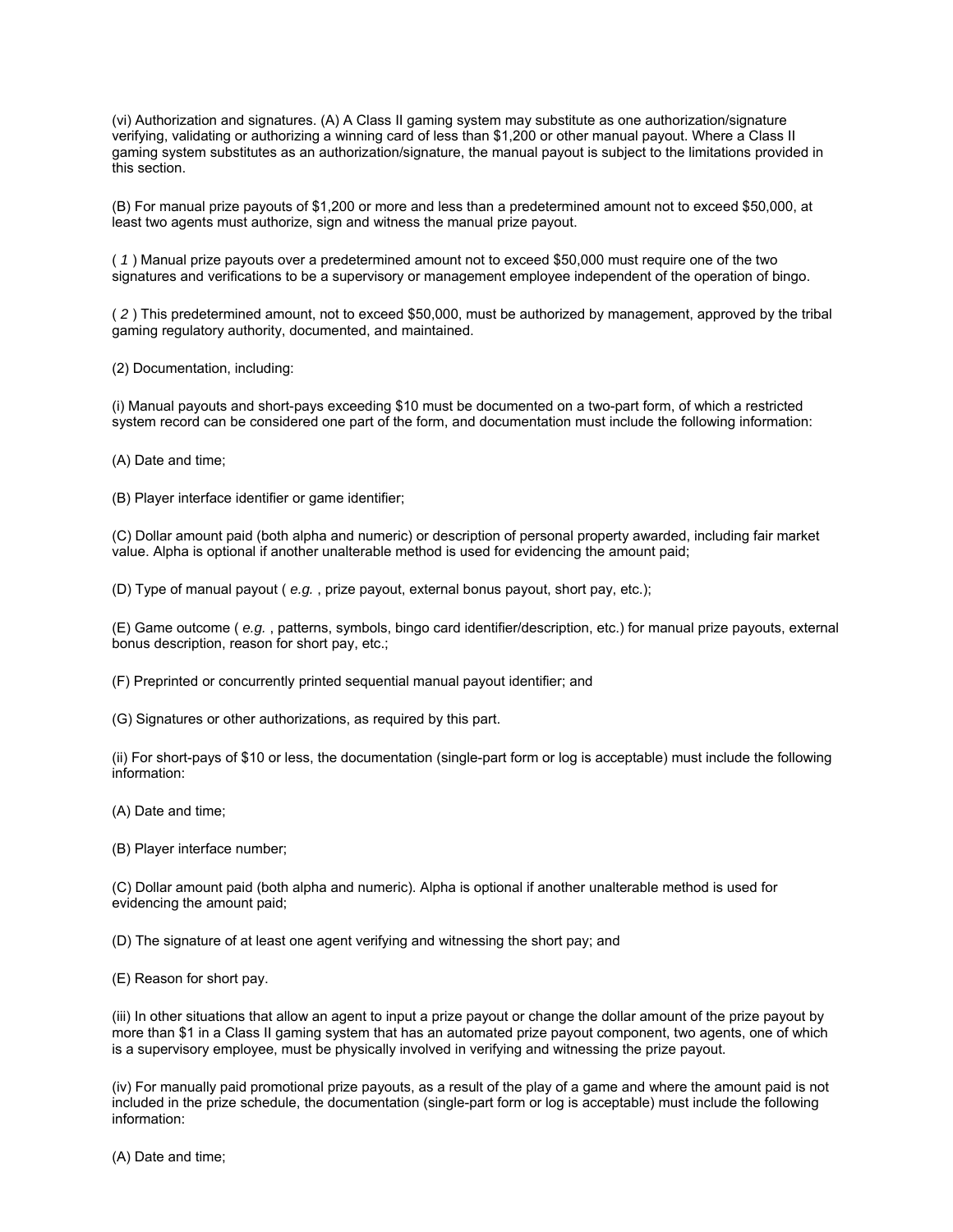(B) Player interface number;

(C) Dollar amount paid (both alpha and numeric). Alpha is optional if another unalterable method is used for evidencing the amount paid;

(D) The signature of at least one agent verifying and witnessing the manual promotional prize payout of \$599 or less and two agents verifying and witnessing the manual promotional prize payout exceeding \$599;

(E) Description or name of the promotion; and

(F) Total amount of manual promotional prize payouts must be recorded by shift, session or other relevant time period.

(v) When a controlled manual payout document is voided, the agent completing the void must clearly mark "void" across the face of the document, sign across the face of the document and all parts of the document must be retained for accountability.

(d) Operational controls. (1) Procedures must be established and implemented with the intent to prevent unauthorized access to or fraudulent transactions involving cash or cash equivalents.

(2) Cash or cash equivalents exchanged between two persons must be counted independently by at least two persons and reconciled to the recorded amounts at the end of each shift or if applicable each session. Unexplained variances must be documented and maintained. Unverified transfers of cash or cash equivalents are prohibited.

(3) Procedures must be established and implemented to control cash or cash equivalents in accordance with this section and based on the amount of the transaction. These procedures include, but are not limited to, counting and recording on an accountability form by shift, session or relevant time period the following:

(i) Inventory, including any increases or decreases;

(ii) Transfers;

(iii) Exchanges, including acknowledging signatures or initials; and

(iv) Resulting variances.

(4) Any change of control of accountability, exchange or transfer must require the cash or cash equivalents be counted and recorded independently by at least two persons and reconciled to the recorded amount.

(e) Gaming equipment. (1) Procedures must be established and implemented with the intention to restrict access to agents for the following:

(i) Controlled gaming equipment/components ( *e.g.* , draw objects and back-up draw objects); and

(ii) Random number generator software. (Additional information technology security standards can be found in §543.16 of this part.)

(2) The game software components of a Class II gaming system will be identified in the test laboratory report. When initially received, the software must be verified to be authentic copies, as certified by the independent testing laboratory.

(3) Procedures must be established relating to the periodic inspection, maintenance, testing, and documentation of a random sampling of gaming equipment/components, including but not limited to:

(i) Software related to game outcome must be authenticated semi-annually by an agent independent of bingo operations by comparing signatures against the test laboratory letter on file with the tribal gaming regulatory authority for that version.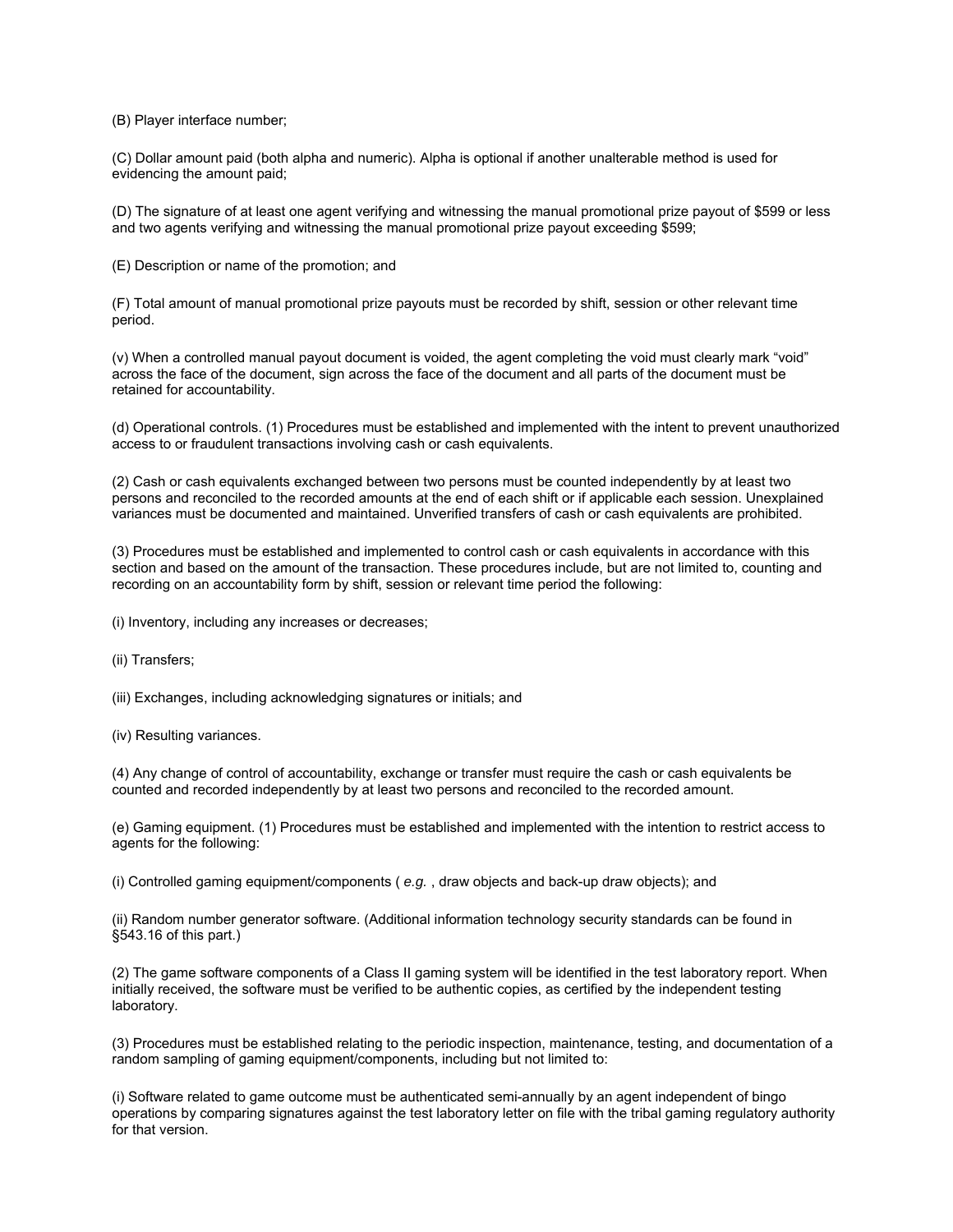(ii) Class II gaming system interfaces to external systems must be tested annually for accurate communications and appropriate logging of events.

(4) Records must be maintained for each player interface that indicate the date the player interface was placed into service or made available for play, the date the player interface was removed from service and not available for play, and any changes in player interface identifiers.

(f) Voucher systems. (1) The voucher system must be utilized to verify the authenticity of each voucher or coupon redeemed.

(2) If the voucher is valid, the patron is paid the appropriate amount.

(3) Procedures must be established and implemented to document the payment of a claim on a voucher that is not physically available or a voucher that cannot be validated ( *e.g.* , mutilated, expired, lost, stolen, etc.).

(i) If paid, appropriate documentation is retained for reconciliation purposes.

(ii) Payment of a voucher for \$50 or more, a supervisory employee must review the applicable voucher system, player interface or other transaction history records to verify the validity of the voucher and initial the voucher or documentation prior to payment.

(4) Vouchers redeemed must remain in the cashier's accountability for reconciliation purposes. The voucher redemption system reports must be used to ensure all paid vouchers have been validated.

(5) Vouchers paid during a period while the voucher system is temporarily out of operation must be marked "paid", initialed and dated by the cashier. If the voucher is greater than a predetermined amount approved (not to exceed \$500), a supervisory employee must approve the payment and evidence that approval by initialing the voucher prior to payment.

(6) Paid vouchers are maintained in the cashier's accountability for reconciliation purposes.

(7) Upon restored operation of the voucher system, vouchers redeemed while the voucher system was temporarily out of operation must be validated as expeditiously as possible.

(8) Unredeemed vouchers can only be voided in the voucher system by supervisory employees. The supervisory employee completing the void must clearly mark "void" across the face of the voucher and sign across the face of the voucher, if available. The accounting department will maintain the voided voucher, if available.

(g) Patron accounts and cashless systems. (1) All smart cards ( *i.e.* , cards that possess the means to electronically store or retrieve data) that maintain the only source of account data are prohibited.

(2) For patron deposit accounts the following standards must apply:

(i) For each patron deposit account, an agent must:

(A) Require the patron to personally appear at the gaming operation;

(B) Record the type of identification credential examined, the credential number, the expiration date of credential, and the date credential was examined. ( *Note:* A patron's driver's license is the preferred method for verifying the patron's identity. A passport, non-resident alien identification card, other government issued identification credential or another picture identification credential normally acceptable as a means of identification when cashing checks, may also be used.);

(C) Record the patron's name and may include another identifier ( *e.g.* , nickname, title, etc.) of the patron, if requested by patron;

(D) Record a unique identity for each patron deposit account;

(E) Record the date the account was opened; and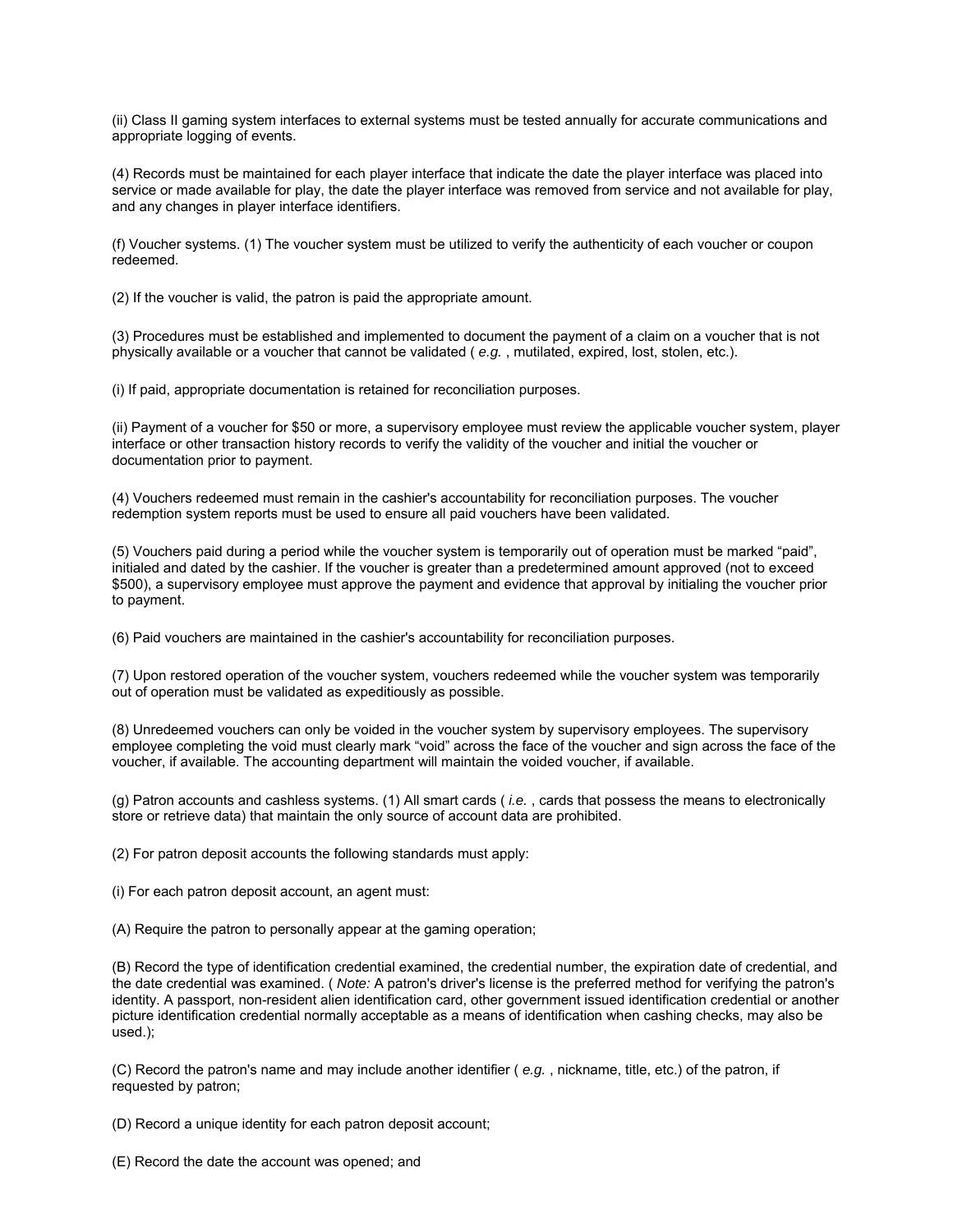(F) Provide the account holder with a secure method of access to the account.

(ii) Patron deposit accounts must be established for patrons at designated areas of accountability and the creation of the account must meet all the controls of paragraph (g)(2)(i) of this section when the patron makes an initial deposit of cash or cash equivalents.

(iii) If patron deposit account adjustments may be made by the operation, the operation must be authorized by the account holder to make necessary adjustments. This requirement can be met through the collection of a single authorization that covers the life of the patron deposit account.

(iv) Patron deposits & withdrawals. (A) Prior to the patron making a withdrawal from a patron deposit account, the cashier must verify the identity of the patron and availability of funds. Reliance on a secured PIN entered by the patron is an acceptable method of verifying patron identity.

(B) A multi-part deposit/withdrawal record must be created when the transaction is processed by a cashier, including;

- ( *1* ) Same document number on all copies;
- ( *2* ) Type of transaction, deposit or withdrawal;
- ( *3* ) Name or other identifier of the patron;
- ( *4* ) At least the last four digits of the account identifier;
- ( *5* ) Patron signature for withdrawals, unless a secured PIN is utilized by the patron;
- ( *6* ) Date of transaction;
- ( *7* ) Dollar amount of transaction;
- ( *8* ) Nature of deposit or withdrawal ( *e.g.* , cash, check, chips); and
- ( *9* ) Signature of the cashier processing the transaction.

(C) A copy of the transaction record must be secured for reconciliation of the cashier's bank for each shift. All transactions involving patron deposit accounts must be accurately tracked.

(D) The copy of the transaction record must be forwarded to the accounting department at the end of the gaming day.

(E) When a cashier is not involved in the deposit/withdrawal of funds, procedures must be established that safeguard the integrity of the process used.

(v) Patron Deposit Account Adjustments. (A) Adjustments to the patron deposit accounts must be performed by an agent.

(B) A record must be created when the transaction is processed, including;

- ( *1* ) Unique transaction identifier;
- ( *2* ) Type of transaction, adjustment;
- ( *3* ) Name or other identifier of the patron;
- ( *4* ) At least the last four digits of the account identifier;
- ( *5* ) Date of transaction;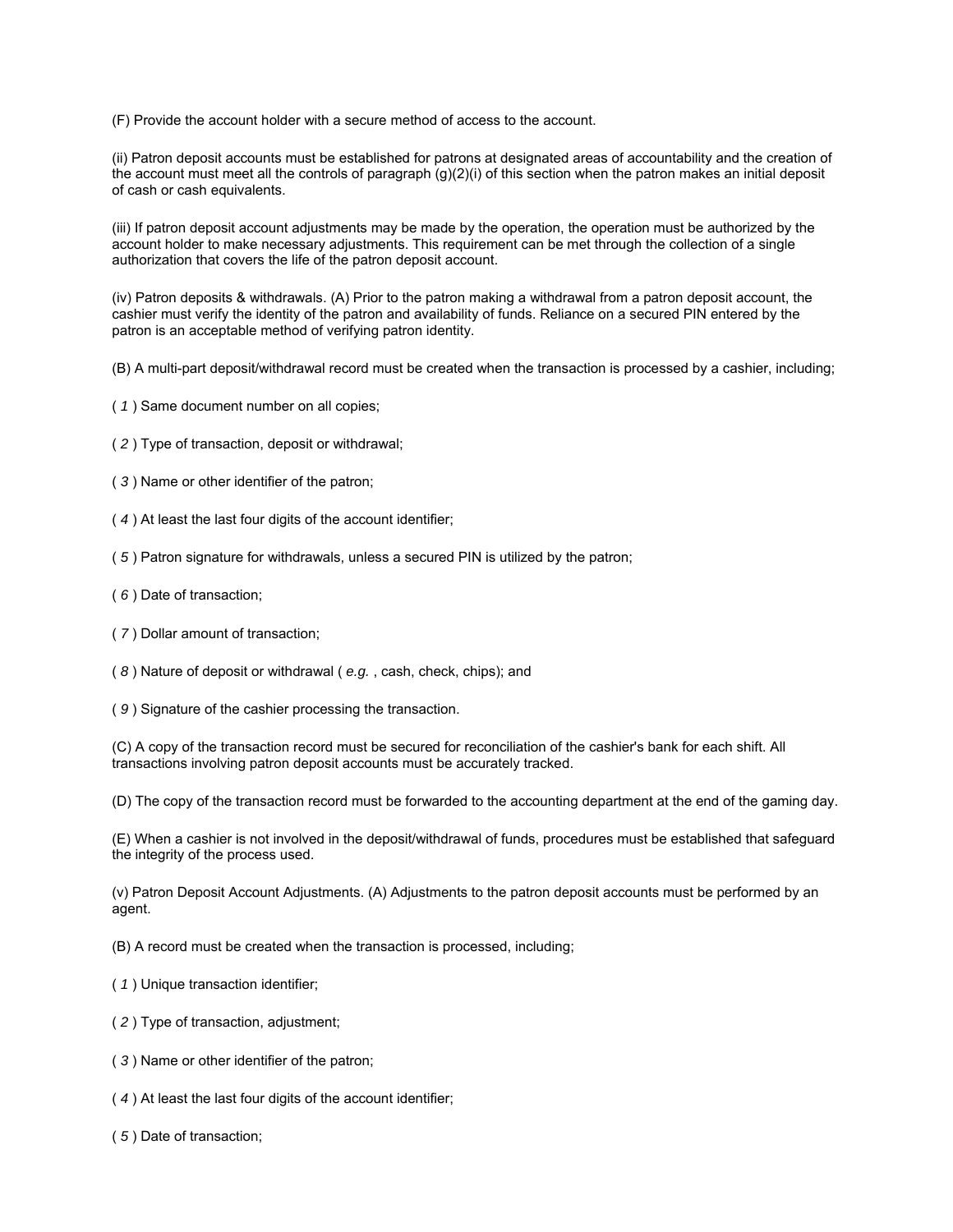( *6* ) Dollar amount of transaction;

( *7* ) Reason for the adjustment; and

( *8* ) Signature or unique identifier for the agent who made the adjustment.

(C) The transaction record must be forwarded to the accounting department at the end of the gaming day.

(vi) Where available, systems reports that indicate the dollar amount of transactions for patron deposit accounts ( *e.g.*  , deposits, withdrawals, account adjustments, etc.) that should be reflected in each cashier's accountability must be utilized at the conclusion of each shift in the reconciling of funds.

(vii) Cashless transactions and electronic funds transfers to and from patron deposit accounts must be recorded and maintained at the end of the gaming operations specified 24-hour accounting period.

(viii) Procedures must be established to maintain a detailed record for each patron deposit account that includes the dollar amount of all funds deposited and withdrawn, account adjustments made, and the transfers to or from player interfaces.

(ix) Detailed patron deposit account transaction records must be available to the patron upon reasonable request and to the tribal gaming regulatory authority upon request.

(x) Only dedicated gaming operation bank accounts must be used to record electronic funds transfers to or from the patron deposit accounts. Gaming operation bank accounts dedicated to electronic funds transfers to or from the patron deposit accounts must not be used for any other types of transactions.

(3) For promotional and other accounts the following standards must apply:

(i) Changes to promotional and other accounts must be performed by an agent.

(ii) The following standards apply if a player tracking system is utilized:

(A) In the absence of the patron, modifications to balances on a promotional or other account must be made under the authorization of supervisory employees and must be sufficiently documented (including substantiation of reasons for modification). Modifications are randomly verified by independent agents on a quarterly basis. This standard does not apply to the deletion of balances related to inactive or closed accounts through an automated process.

(B) Access to inactive or closed accounts is restricted to supervisory employees.

(C) Patron identification is required when redeeming values.

Reliance on a secured PIN by the patron is an acceptable method of verifying patron identification.

(h) Promotions. (1) The conditions for participating in promotional programs, including drawings and giveaway programs must be approved and available for patron review at the gaming operation.

(2) Changes to the player tracking systems, promotional accounts, promotion and external bonusing system parameters which control features such as the awarding of bonuses, the issuance of cashable credits, non-cashable credits, coupons and vouchers, must be performed under the authority of supervisory employees, independent of the department initiating the change. Alternatively, the changes may be performed by supervisory employees of the department initiating the change if sufficient documentation is generated and the propriety of the changes are randomly verified by supervisory employees independent of the department initiating the change on a monthly basis.

(3) All other changes to the player tracking system must be appropriately documented.

(4) All relevant controls from Sec. 543.16 of this part will apply.

(i) Accounting. (1) Accounting/audit standards. (i) Accounting/auditing procedures must be performed by agents who are independent of the persons who performed the transactions being reviewed.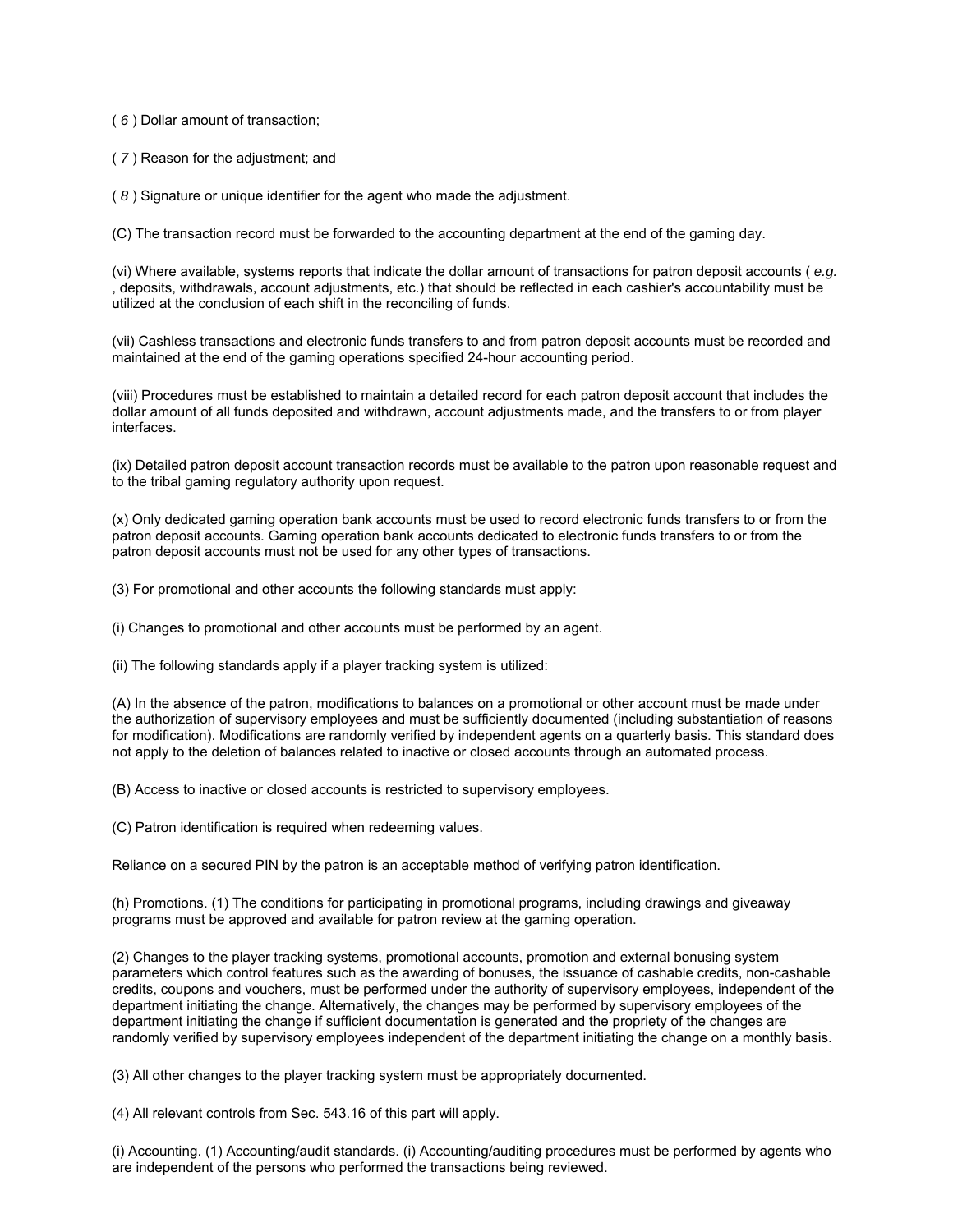(ii) All accounting/audit procedures and actions must be documented ( *e.g.* , log, checklist, investigations and notation on reports), maintained for inspection and provided to the tribal gaming regulatory authority upon request.

(iii) Accounting/audit procedures must be performed reviewing transactions for relevant accounting periods, including a 24-hour accounting period and reconciled in total for those time periods.

(iv) Accounting/audit procedures must be performed within seven days of the transaction's occurrence date being reviewed.

(v) Accounting/audit procedures must be in place to review variances related to bingo accounting data, which must include at a minimum any variance noted by the Class II gaming system for cashless transactions in and out, electronic funds transfer in and out, external bonus payouts, vouchers out and coupon promotion out.

(vi) At least monthly, an accounting/audit agent must confirm that the appropriate investigation has been completed for the review of variances.

(2) Audit tasks to be performed for each day's business.

(i) Records of bingo card sales must be reviewed for proper authorization, completion and accurate calculations.

(ii) Manual payout summary report, if applicable, must be reviewed for proper authorizations, completion, accurate calculations, and authorization confirming manual payout summary report totals.

(iii) A random sampling of records of manual payouts must be reviewed for proper authorizations and completion for manual payouts less than \$1,200.

(iv) Records of all manual prize payouts of \$1,200 or more must be reviewed for proper authorizations and completion.

(v) Where manual payout information is available per player interface, records of manual payouts must be reviewed against the recorded manual payout amounts per player interface.

(vi) Manual payout forms must be reconciled to each cashier's accountability documents and in total for each relevant period ( *e.g.* , session, shift, day, etc.).

(vii) Records of voided manual payouts must be reviewed for proper authorization and completion.

(viii) Records of voided bingo cards must be reviewed for proper authorization and completion.

(ix) Use of controlled forms must be reviewed to ensure each form is accounted for.

(x) Where bingo sales are available per player interface, bingo sales must be reviewed for reasonableness.

(xi) Amount of financial instruments accepted per financial instrument type and per financial instrument acceptor must be reviewed for reasonableness, to include but not limited to zero amounts.

(xii) Where total prize payouts are available per player interface, total prize payouts must be reviewed for reasonableness.

(xiii) Amount of financial instruments dispensed per financial instrument type and per financial instrument dispenser must be reviewed for reasonableness, to include but not limited to zero amounts.

(xiv) For a random sampling, foot the vouchers redeemed and trace the totals to the totals recorded in the voucher system and to the amount recorded in the applicable cashier's accountability document.

(xv) Daily exception information provided by systems used in the operation of bingo must be reviewed for propriety of transactions and unusual occurrences.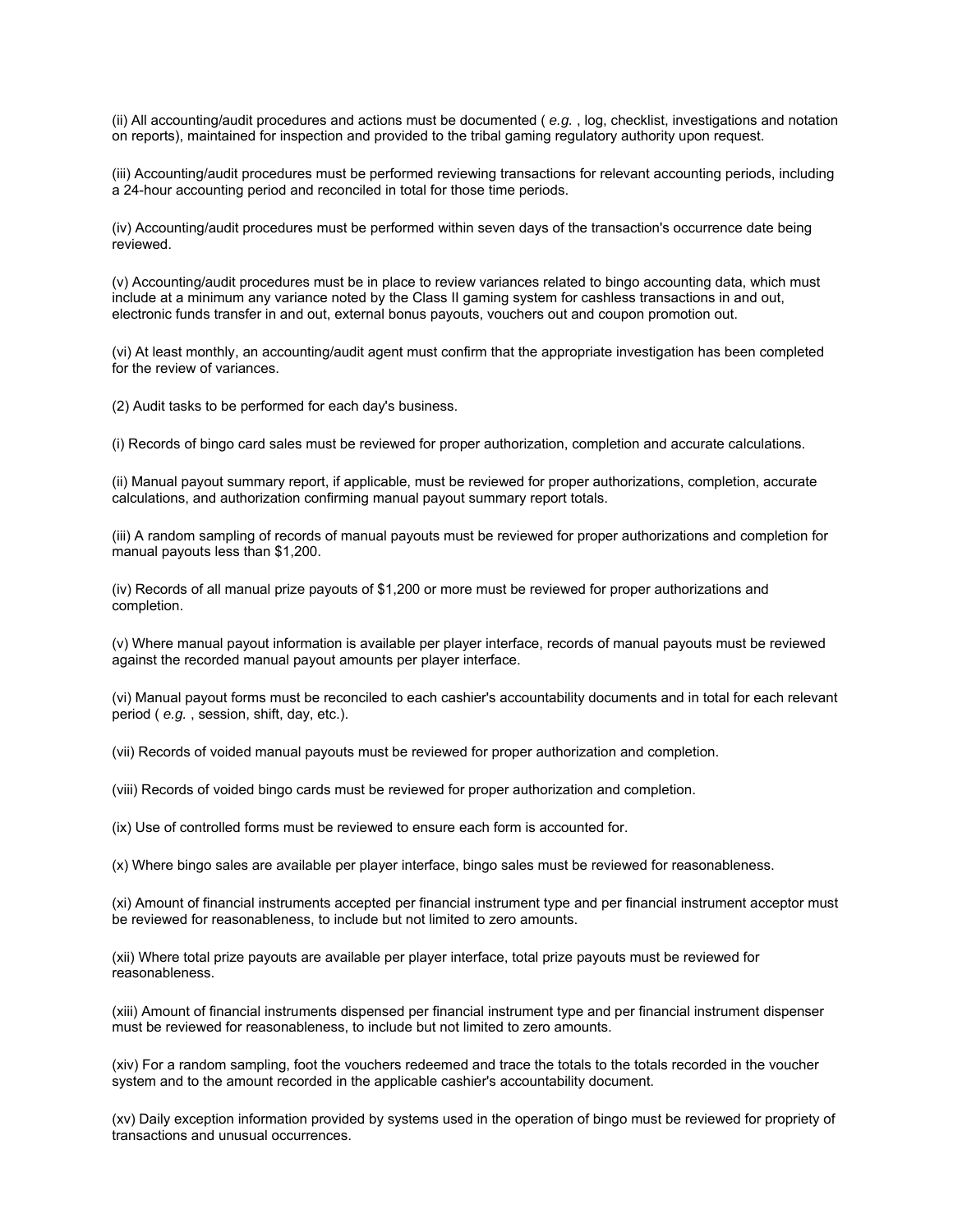(xvi) Ensure promotional coupons which are not financial instruments are properly cancelled to prevent improper recirculation.

(xvii) Reconcile all parts of the form used to document transfers that increase/decrease the inventory of an accountability (includes booths and any other accountability areas).

(xviii) Reconcile voucher liability ( *e.g.* , issued-voided-redeemed-expired = unpaid) to the voucher system records.

(xix) The total of all patron deposit accounts must be reconciled, as follows:

(A) A report must be generated that details each day's beginning and ending balance of patron deposit accounts, adjustments to patron deposit accounts, and all patron deposit account transactions.

(B) Reconcile the beginning and ending balances to the summary of manual deposit/withdrawal and account adjustment documentation to the patron deposit account report.

(xx) Reconcile each day's patron deposit account liability ( *e.g.* , deposits ± adjustments−withdrawals = total account balance) to the system records.

(xxi) Reconcile electronic funds transfers to the cashless system records, the records of the outside entity which processed the transactions and the operations dedicated cashless account bank records.

(xxii) Accounting data used in performance analysis may only be altered to correct amounts that were determined to be in error. When correcting accounting data, the correct amount must be indicated in any Class II gaming system exception reports generated.

(xxiii) Accounting/auditing agents must reconcile the audited bingo totals report to the audited bingo accounting data for each day.

(xxiv) Accounting/auditing agents must ensure each day's bingo accounting data used in performance reports has been audited and reconciled.

(xxv) If the Class II gaming system produces exception reports they must be reviewed on a daily basis for propriety of transactions and unusual occurrences.

(3) Audit tasks to be performed at relevant periods:

(i) Financial instrument acceptor data must be recorded immediately prior to or subsequent to a financial instrument acceptor drop. The financial instrument acceptor amount-in data must be recorded at least weekly. The time between recordings may extend beyond one week in order for a recording to coincide with the end of an accounting period only if such extension is for no longer than six additional days.

(ii) When a player interface is removed from the floor, the financial instrument acceptor contents must be protected to prevent the misappropriation of stored funds.

(iii) When a player interface is permanently removed from the floor, the financial instrument acceptor contents must be counted and recorded.

(iv) For currency interface systems, accounting/auditing agents must make appropriate comparisons of system generated count as recorded in the statistical report at least one drop period per month. Discrepancies must be resolved prior to generation/distribution of reports.

(v) For each drop period, accounting/auditing agents must compare the amount-in per financial instrument accepted by the financial instrument acceptors to the drop amount counted for the period. Discrepancies must be resolved before the generation/distribution of statistical reports.

(vi) Investigation must be performed for any one player interface having an unresolved drop variance in excess of an amount that is both more than \$25 and at least three percent (3%) of the actual drop. The investigation performed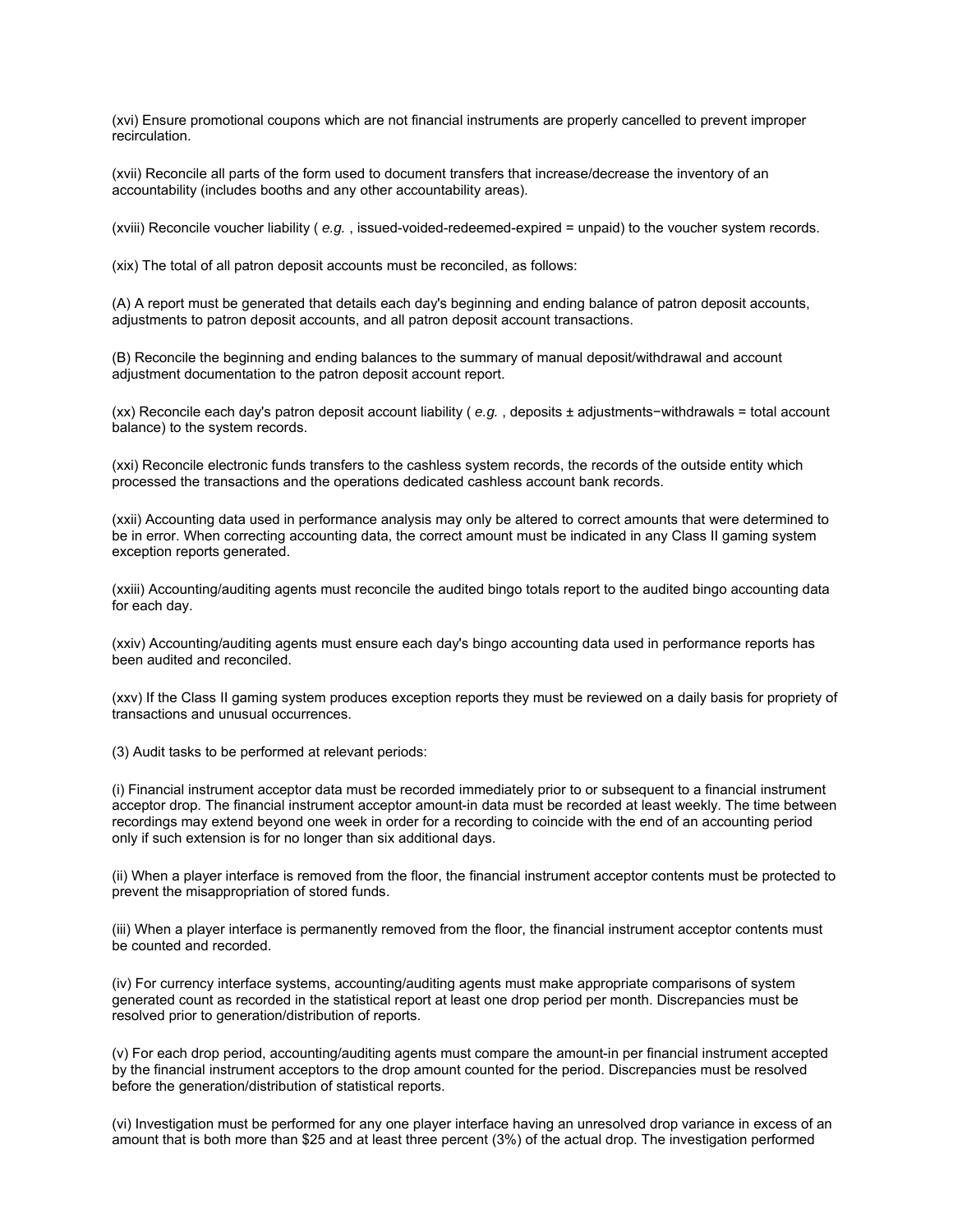and results of the investigation must be documented, maintained for inspection, and provided to the tribal gaming regulatory authority upon request.

(vii) The results of a variance investigation, including the date and personnel involved in any investigation, will be documented in the appropriate report and retained. The results will also include any corrective action taken ( *e.g.* , accounting data storage component replaced, interface component repaired, software debugged, etc.). The investigation will be completed and the results documented within seven days of the day the variance was noted, unless otherwise justified.

(viii) Procedures must be established and implemented to perform the following on a regular basis, at a minimum of monthly, and using predetermined thresholds:

(A) Where the Class II gaming system is capable of providing information per player interface, identify and investigate player interfaces with total prize payouts exceeding bingo sales;

(B) Where bingo sales is available per player interface, investigate any percentage of increase/decrease exceeding a predetermined threshold, not to exceed 20%, in total bingo sales as compared to a similar period of time that represents consistency in prior performance.

(C) Investigate any exception noted in paragraphs (i)(3)(viii)(A) and (B) of this section and document the findings. The investigation may include procedures to review one or more of the following:

( *1* ) Verify days on floor are comparable.

( *2* ) Non-prize payouts for authenticity and propriety.

( *3* ) Player interface out of service periods.

( *4* ) Unusual fluctuations in manual payouts.

(D) If the investigation does not identify an explanation for exceptions then a physical check procedure must be performed, as required by paragraph (i)(3)(viii)(E) of this section.

(E) Document any investigation of unresolved exceptions using a predefined player interface physical check procedure and checklist, to include a minimum of the following as applicable:

( *1* ) Verify game software;

( *2* ) Verify player interface configurations;

( *3* ) Test amount in accounting data for accuracy upon insertion of financial instruments into the financial instrument acceptor;

( *4* ) Test amount out accounting data for accuracy upon dispensing of financial instruments from the financial instrument dispenser;

( *5* ) Record findings and repairs or modifications made to resolve malfunctions, including date and time, player interface identifier and signature of the agent performing the player interface physical check, and additional signatures as required; and

( *6* ) Maintain player interface physical check records, either in physical or electronic form, for the period prescribed by the procedure.

(ix) For Class II gaming systems, procedures must be performed at least monthly to verify that the system accounting data is accurate.

(x) For Tier C, at least weekly:

(A) Financial instruments accepted at a kiosk must be removed and counted by at least two agents; and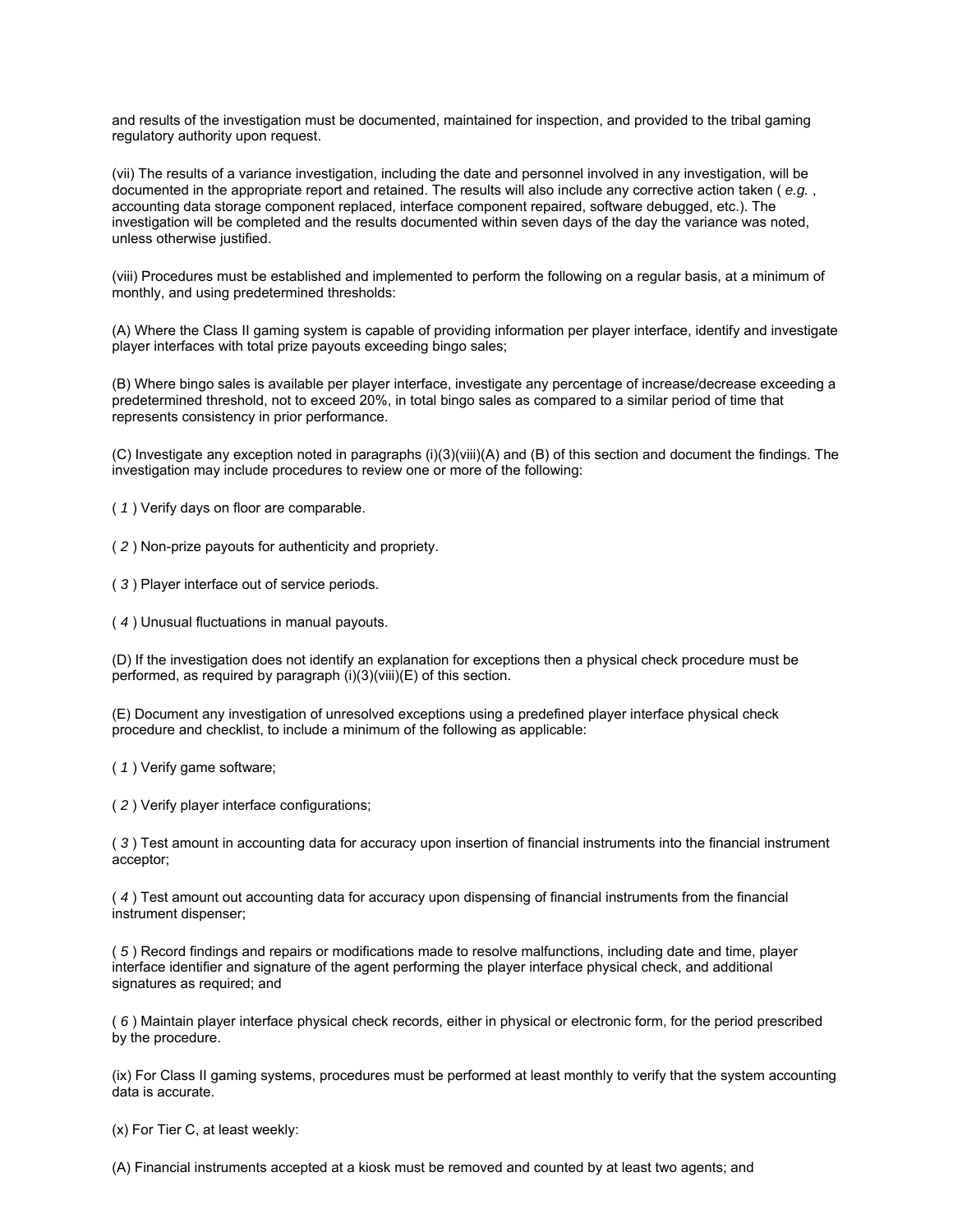(B) Kiosk transactions must be reconciled to the beginning and ending balances for each kiosk.

(xi) At the conclusion of a promotion, accounting/audit agents must perform procedures ( *e.g.* , interviews, review of payout documentation, etc.) to ensure that promotional prize payouts, drawings, and giveaway programs are conducted in accordance with the rules provided to the patrons.

(4) Inter-tribal prize pools. Procedures must be established and implemented to govern the participation in inter-tribal prize pools, which at a minimum must include the review, verification and maintenance of the following records, which must be made available, within a reasonable time of the request, to the tribal gaming regulatory authority upon request:

(i) Summary of contributions in total made to an inter-tribal prize pool;

(ii) Summary of disbursements in total from an inter-tribal prize pool; and

(iii) Summary of inter-tribal prize pool funds availability.

(5) Performance Analysis. (i) Bingo performance data must be recorded at the end of the gaming operations specified 24-hour accounting period. Such data must include:

(A) Amount-in and amount-out for each Class II gaming system.

(B) The total value of all financial instruments accepted by the Class II gaming system by each financial instrument acceptor and by each financial instrument type.

(C) The total value of all financial instruments dispensed by the Class II gaming system and by each financial instrument type.

(D) The total value of all manual payouts by each Class II gaming system.

(E) The total value of bingo purchases for each Class II gaming system.

(F) The total value of prizes paid for each Class II gaming system.

(ii) Procedures must be established and implemented that ensure the reliability of the performance data.

(iii) Upon receipt of the summary of the data, the accounting department must review it for reasonableness using preestablished parameters defined by the gaming operation.

(iv) An agent must record and maintain all required data before and after any maintenance or modifications that involves the clearing of the data ( *e.g.* , system software upgrades, data storage media replacement, etc.). The information recorded must be used when reviewing performance reports to ensure that the maintenance or modifications did not improperly affect the data in the reports.

(6) Statistical reporting. (i) The bingo sales, prize payouts, bingo win, and actual bingo win percentages must be recorded for:

(A) Each shift or session;

(B) Each day;

(C) Month-to-date; and

(D) Year-to-date or fiscal year-to-date.

(ii) A monthly comparison for reasonableness must be made of the amount of bingo paper sold from the bingo paper control log to the amount of bingo paper sales revenue recognized.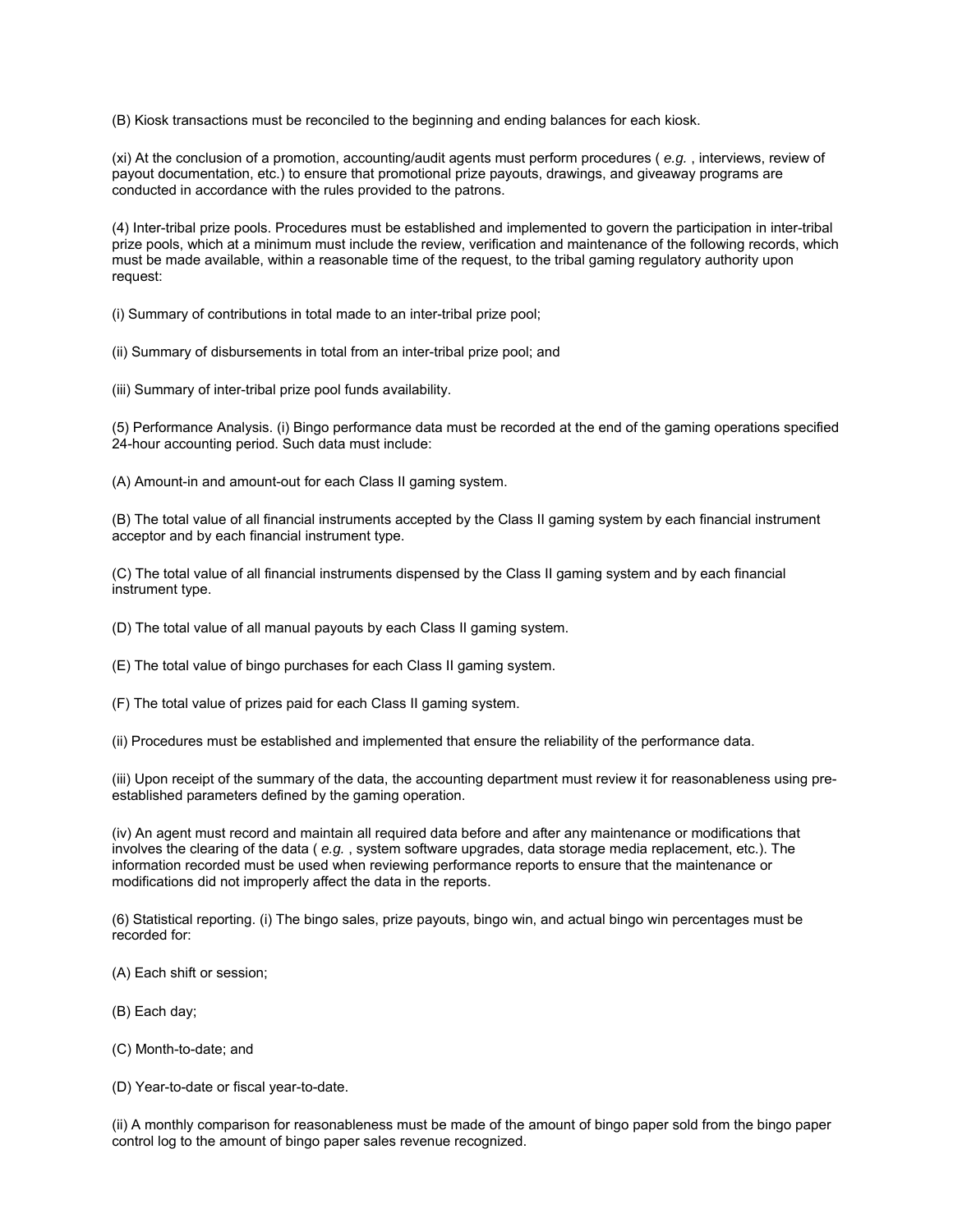(iii) Management employees independent of the bingo department must review bingo statistical information on at least a monthly basis.

(iv) Agents independent of the bingo department must investigate any large or unusual statistical fluctuations, as defined by the gaming operation.

(v) Such investigations must be documented, maintained for inspection, and provided to the tribal gaming regulatory authority upon request.

(vi) The actual bingo win percentages used in the statistical reports should not include operating expenses ( *e.g.* , a percentage payment to administrators of inter-tribal prize pools), promotional prize payouts or bonus payouts not included in the prize schedule.

(7) Progressive prize pools. (i) A display that shows the amount of the progressive prize must be conspicuously displayed at or near the player interface(s) to which the prize applies.

(ii) At least once each day, each gaming operation must record the total amount of each progressive prize pool offered at the gaming operation on the progressive log.

(iii) When a manual payment for a progressive prize is made from a progressive prize pool, the amount must be recorded on the progressive log.

(iv) Each gaming operation must record, on the progressive log, the base reset amount of each progressive prize the gaming operation offers.

(v) Procedures must be established and implemented specific to the transfer of progressive amounts in excess of the base reset amount to other awards or prizes. Such procedures may also include other methods of distribution that accrue to the benefit of the gaming public.

## **§§ 543.8-543.15 [Reserved]**

#### **§ 543.16 What are the minimum internal controls for information technology?**

(a) Physical security measures restricting access to agents, including vendors, must exist over the servers, including computer terminals, storage media, software and data files to prevent unauthorized access and loss of integrity of data and processing.

(b) Unauthorized individuals must be precluded from having access to the secured computer area(s).

(c) User controls. (1) Computer systems, including application software, must be secured through the use of passwords or other approved means.

(2) Procedures must be established and implemented to ensure that management or independent agents assign and control access to computer system functions.

(3) Passwords must be controlled as follows unless otherwise addressed in the standards in this section.

(i) Each user must have his or her own individual user identification and password.

(ii) When an individual has multiple user profiles, only one user profile per application may be used at a time.

(iii) Passwords must be changed at least quarterly with changes documented. Documentation is not required if the system prompts users to change passwords and then denies access if the change is not completed.

(iv) The system must be updated to change the status of terminated users from active to inactive status within 72 hours of termination.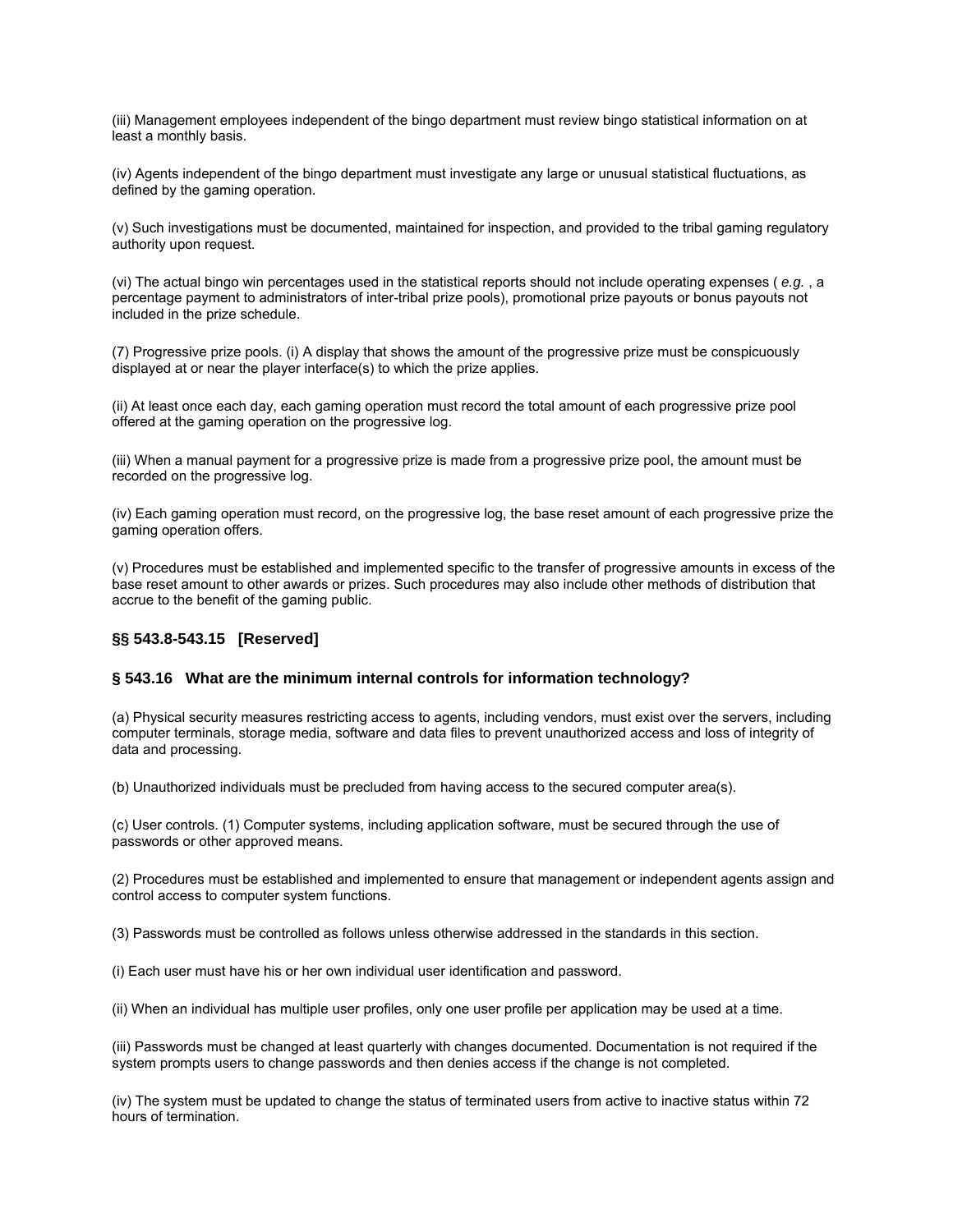(v) At least quarterly, independent agents must review user access records for appropriate assignment of access and to ensure that terminated users do not have access to system functions.

(vi) Documentation of the quarterly user access review must be maintained.

(vii) System exception information ( *e.g.* , changes to system parameters, corrections, overrides, voids, etc.) must be maintained.

(4) Procedures must be established and implemented to ensure access listings are maintained which include at a minimum:

(i) User name or identification number (or equivalent); and

(ii) Listing of functions the user can perform or equivalent means of identifying same.

(d) Adequate backup and recovery procedures must be in place that include:

(1) Daily backup of data files—(i) Backup of all programs. Backup of programs is not required if the program can be reinstalled.

(ii) Secured storage of all backup data files and programs, or other adequate protection to prevent the permanent loss of any data.

(iii) Backup data files and programs may be stored in a secured manner in another building that is physically separated from the building where the system's hardware and software are located. They may also be stored in the same building as the hardware/software as long as they are secured in a fireproof safe or some other manner that will ensure the safety of the files and programs in the event of a fire or other disaster.

(2) Recovery procedures must be tested on a sample basis at least annually with documentation of results.

(e) Access records. (1) Procedures must be established to ensure computer access records, if capable of being generated by the computer system, are reviewed for propriety for the following at a minimum:

(i) Class II gaming systems;

(ii) Accounting/auditing systems;

(iii) Cashless systems;

(iv) Voucher systems;

(v) Player tracking systems; and

(vi) External bonusing systems.

(2) If the computer system cannot deny access after a predetermined number of consecutive unsuccessful attempts to log on, the system must record unsuccessful log on attempts.

(f) Remote access controls. (1) For computer systems that can be accessed remotely, the written system of internal controls must specifically address remote access procedures including, at a minimum:

(i) Record the application remotely accessed, authorized user's name and business address and version number, if applicable;

(ii) Require approved secured connection;

(iii) The procedures used in establishing and using passwords to allow authorized users to access the computer system through remote access;